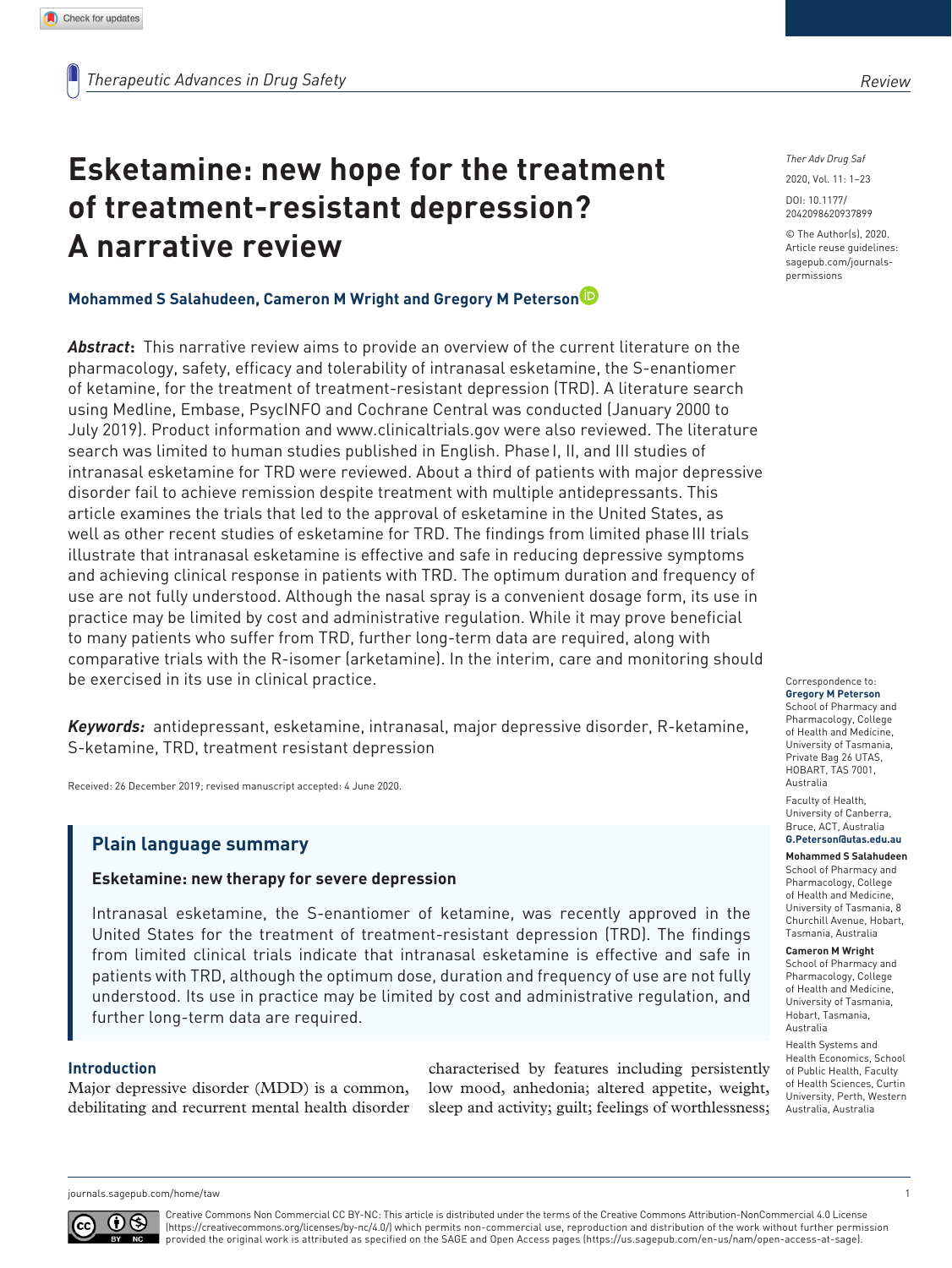

**Figure 1.** Chemical structure of esketamine.

and suicidality.1,2 MDD affects approximately 300million people worldwide and has significant impact in terms of lack of productivity, impaired quality of life and increased mortality from suicide.<sup>3</sup>

Approximately one-third of patients with MDD do not respond to available antidepressants.4 Recent effectiveness trials indicated that only one-third of participants had achieved remission by the end of 12weeks of initial antidepressant drug therapy, and this increased to a remission rate of 70% after four sequential antidepressants.5 Consequently, improving remission rates and reducing the latency period before the onset of drug action remain significant unmet clinical needs in the treatment of MDD.

Treatment-resistant depression (TRD) is the clinical term used to define inadequate response from two or more antidepressants with adequate dosing and duration in the subpopulation of patients with MDD.6 TRD is associated with an increased risk of subsequent relapse, hospitalisation and suicide.7,8 In the United States, higher costs of care and decreased work productivity are reported among patients with TRD, relative to treatmentresponsive depression. A 2014 literature review found that TRD accounted for US\$29–48billion, in 2012, in total costs for managing depression, pushing up the total societal costs of MDD to between US\$106–118 billion per annum.<sup>9</sup>

A rapidly acting new agent, the S-enantiomer of ketamine (also known as esketamine; delivered intranasally as Spravato™, Janssen), was approved on 5 March 2019 by the United States Food and Drug Administration (FDA), after showing effectiveness in patients with TRD. This narrative review provides an overview of the current literature on the pharmacology, chemistry,

pharmacokinetics, clinical trial results, safety, efficacy and tolerability of intranasal esketamine as a novel drug for the treatment of TRD.

## **Data sources, extraction and selection**

Medline, Embase, PsycINFO and Cochrane Central database searches (English only) were performed for the period January 2000 to May 2020 using the following keywords: esketamine, S-ketamine, Spravato, treatment-resistant depression, antidepressant and humans. Following the primary literature search to identify relevant papers, we carried out a citation analysis to identify potential studies pertinent to esketamine. The citation analysis was performed with the aid of Web of Science and Google Scholar to track prospective citing of references of selected articles. We also reviewed product information and https:// <www.clinicaltrials.gov>for published and unpublished clinical research.

Articles included in the narrative review specifically discussed the use of intranasal esketamine for the treatment of TRD, clinical trials of this treatment, and/or adverse effects of treatment. Furthermore, the authors evaluated the included literature related to the chemistry, pharmacology and pharmacokinetics of esketamine. Review type articles and meeting abstracts identified from article references were also assessed. The primary search identified 457 articles.

# **Chemistry**

Ketamine (or RS-ketamine) is a racemic mixture, containing equal parts of R-ketamine and S-ketamine (or esketamine). Esketamine is the generic name of the drug and its British Approved Name and International non-proprietary name is *'*esketamine hydrochloride'. It is also recognised as *S(*+*)-ketamine, (S)-ketamine* or *(–)-ketamine*, as well as by its developmental code name *JNJ-54135419*.10 The chemical name is (S)-2-(ochlorophenyl)-2-(methylamino)cyclohexanone hydrochloride (Figure 1). Its molecular formula is  $C_{13}H_{16}CINO.HCl$  and its molecular weight is 274.2 grams per mole.<sup>11</sup> Esketamine hydrochloride is a white or almost white crystalline powder that is freely soluble in water and methanol, and soluble in ethanol.<sup>11</sup> Intranasal esketamine represents a novel way of administering the agent and is marketed under the brand name 'Spravato' for use as an antidepressant for TRD.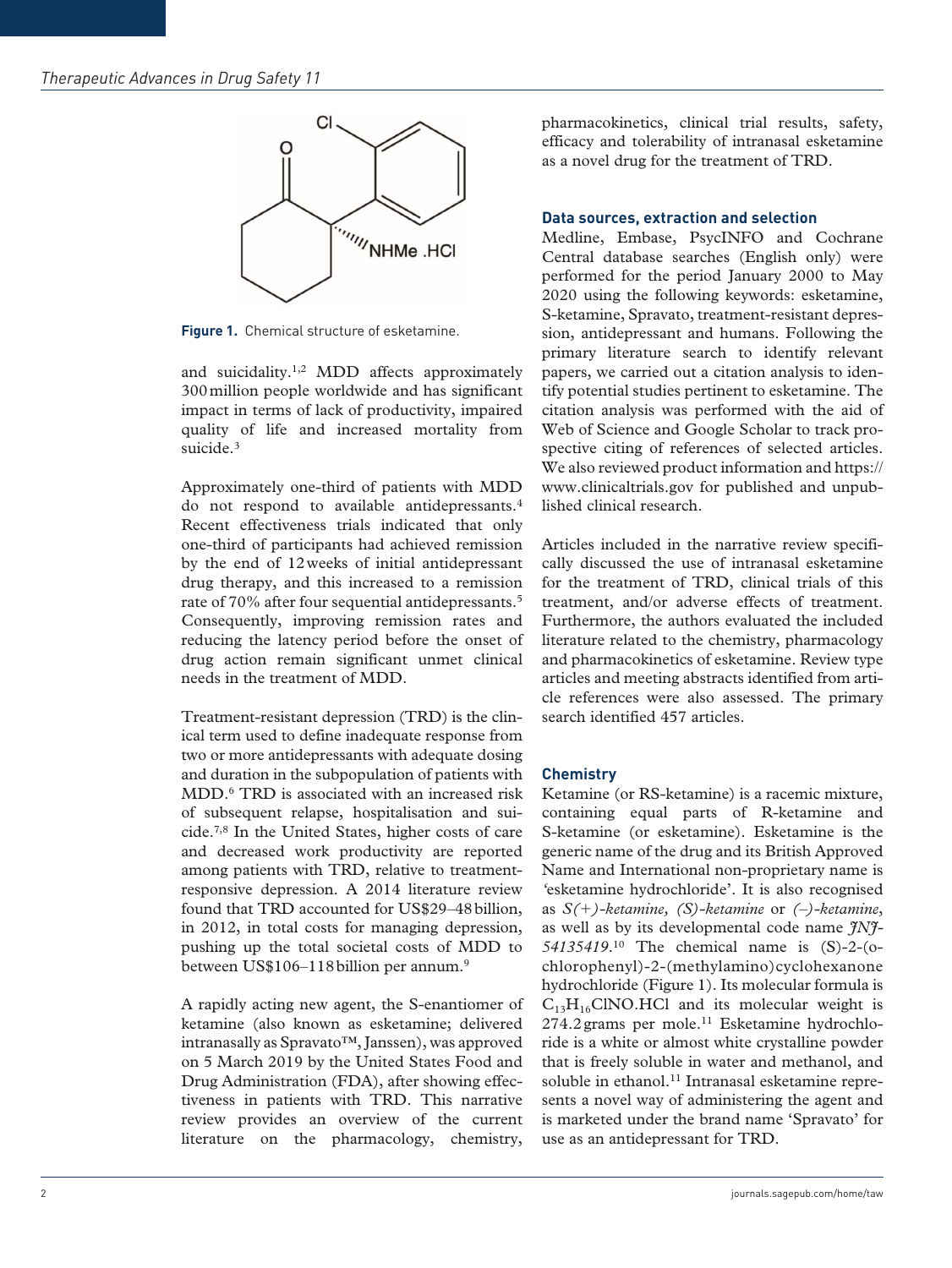| <b>Absorption</b>                                        | <b>Distribution</b>                                                                           | <b>Metabolism</b>                                                                                                                                                                 | <b>Elimination</b>                                                                          |
|----------------------------------------------------------|-----------------------------------------------------------------------------------------------|-----------------------------------------------------------------------------------------------------------------------------------------------------------------------------------|---------------------------------------------------------------------------------------------|
| Bioavailability: ~48%<br>$T_{\text{max}}$ : ~20–40 min   | Volume: ~709 l (based<br>on intravenous<br>administration)<br>Protein binding:<br>$-43 - 45%$ | Main initial metabolite, nor-esketamine<br>(less active than parent drug)<br>Cytochrome P450 iso-enzyme<br>mediated-metabolism: 2D6 and 3A4,<br>with some input from 2C9 and 2C19 | Mean terminal half-life: ~7-12h<br>Urinary: metabolites, 78%<br>Faeces: metabolites, $<$ 2% |
| $T_{\text{max}}$ , time to maximum plasma concentration. |                                                                                               |                                                                                                                                                                                   |                                                                                             |

#### Table 1. Summary of pharmacokinetic parameters.<sup>11</sup>.

#### **Pharmacology**

The N-methyl-d-aspartate (NMDA) receptor antagonist ketamine has shown rapid and sustained (2months post-treatment) antidepressant effects in treatment-resistant patients with MDD.<sup>4,12</sup> Esketamine was initially considered to be the more effective S-enantiomer of ketamine, having a higher affinity for the NMDA receptor, being about 2–4 times more potent than the R-enantiomer.13 The increasingly recognised potential role for R-ketamine (arketamine) as an antidepressant is discussed further below (under section *Relevance to Patient Care and Clinical Practice*).

The inhibitory constant (Ki) value of esketamine for the NMDA receptor ranges between 0.3µM and 0.69µM.14 The antidepressant properties of esketamine are not mediated by known mood-modulating pathways, such as the monoamine, gamma-aminobutyric acid (GABA), or opioid axes. The specific mechanism of action in depression has not been fully elucidated, although it is postulated that esketamine, like ketamine, is a non-selective, non-competitive antagonist that acts to block the NMDA receptor (an ionotropic glutamate receptor) on GABA interneurons and activate the alpha-amino-3-hydroxy-5-methyl-4-isoxazolepropionic acid (AMPA) receptor, thereby increasing neurotrophic signaling that restores synaptic function. An AMPA antagonist has been reported to block the antidepressant effects of both esketamine and R-ketamine.15

The action of esketamine on AMPA receptors may ultimately improve neural plasticity and synaptogenesis through signalling pathways resulting in enhanced brain-derived neurotrophic factor (BDNF) production, which is decreased in the prefrontal cortex and hippocampus in stress and depression.<sup>16</sup> AMPA receptors initiate an intracellular cascade that leads to release of BDNF and stimulation of tropomyosin receptor kinase B (TrkB) that activates both mammalian target of rapamycin complex 1 (mTORC1) and mitogen-activated protein kinase/extracellular signal-regulated kinase (MAPK/ERK) signaling, resulting in increased synthesis of proteins required for synapse maturation and formation.16 Yang *et al.* demonstrated that mTORC1 signaling plays a role in the antidepressant effects of esketamine but not (R)-ketamine, and the MAPK/ERK signaling pathway plays a role in the antidepressant effects of (R)-ketamine but not esketamine.17

The rapid effects of esketamine, evident within about 1week of initiating treatment, are likely related to its effect on synaptic potentiation,<sup>18</sup> which may enhance the mitigation of negative thinking and the prevention of negative spirals of depressive thoughts. Evidence suggests that ketamine has a better direct stimulation effect on BDNF and mTORC1 than the present oral antidepressants, and this may elucidate the rapid onset of action.19 The mTORC1 is a prime signaling molecule that regulates protein synthesis, an essential component to induce synaptic potentiation and resultant antidepressant effects.20 The mTORC1 is also assumed to stimulate BDNF production *via* downstream modulation and subsequently increase brain plasticity through dendritic growth and improved synaptic transmission.21 According to Li  $et$   $al$ ,  $22$  the rapid action on synaptogenesis in the medial prefrontal cortex, *via* mTORC1 activation, plays a key role in mechanisms involving antidepressant effects. The role of mTORC1 signaling in the antidepressant effects of ketamine has been supported by successive preclinical and clinical studies.21,23,24 Theoretically, the immunosuppressant rapamycin has the potential to block the antidepressant effects of ketamine *via* mTORC1; however, there is preliminary evidence, requiring replication, that it may instead prolong its effect and increase the response rate.25

#### **Pharmacokinetics**

Much of the available pharmacokinetic information available is provided by the manufacturer,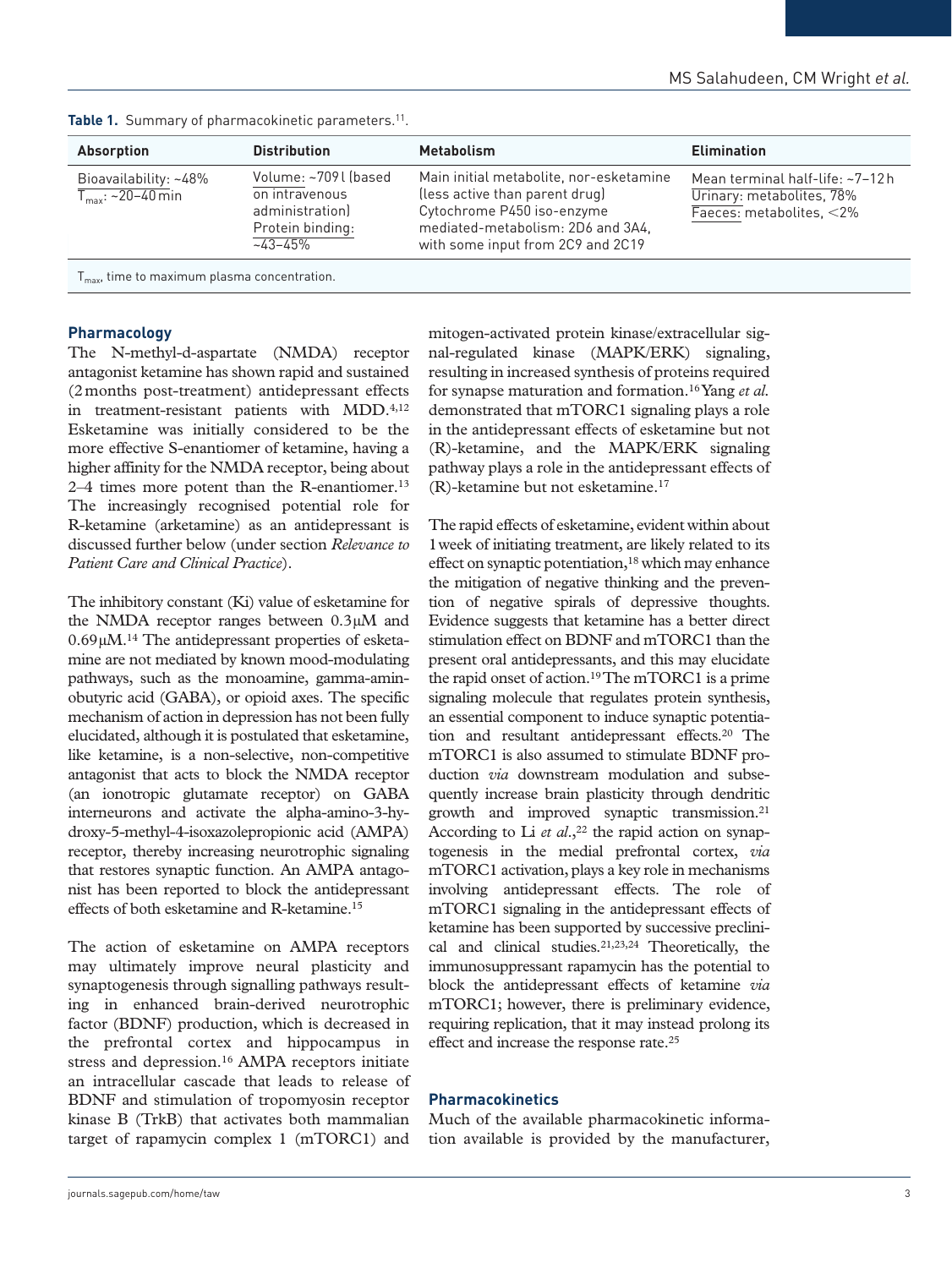Janssen, based on 19 phase I, 3 phase II and 3 phase III studies (Table 1). While reported in the FDA application document<sup>26</sup> and product information,<sup>11</sup> much of these data could not be located in the peer-reviewed literature, limiting critical appraisal. Nasal esketamine has an estimated mean bioavailability of  $48\%,$ <sup>11</sup> with hepatic firstpass avoided through this route. This is in contrast to oral esketamine, with a reported bioavailability of only  $8-11\%$ .<sup>27,28</sup> There appears to be considerable inter-subject variation; a study from Japan of three healthy participants found a similar mean nasal bioavailability value of 46.4%, following a 25 mg dose of ketamine, but with a standard deviation (SD) of  $12.9\%$ <sup>29</sup> The absorption also clearly depends on the administration technique and on the presence of nasal pathology. Some of the clinical studies leading to registration excluded potential participants on the basis of nasal abnormalities that could impede absorption.<sup>4,30,31</sup> There is also speculation that drug passage *via* the trigeminal or olfactory nerves facilitates drug entry into the central nervous system,<sup>32–34</sup> in addition to systemic delivery *via* local capillary bed absorption. The time to maximum plasma concentration  $(T_{\text{max}})$  was estimated at 20–40 min following the final spray administration.<sup>11</sup> This is consistent with a Japanese study (*n*=3 healthy volunteers) in which the  $T_{\text{max}}$  was 17.5min  $(SD = 5min).<sup>29</sup>$  There is inter- and intra-subject variation in both the maximum concentration  $(C<sub>max</sub>; 27%$  and 15%, respectively) and total area under the curve (AUC; 66% and 10%, respectively). The  $C_{\text{max}}$  and AUC increase was less than two-fold when increasing the dose from 28mg to 56mg, but was approximately proportional when increasing from  $56 \text{ mg}$  to  $84 \text{ mg}$ .<sup>11</sup>

The volume of distribution is estimated at 709l, following intravenous (IV) administration. Esketamine is 43–45% plasma protein-bound. It is metabolised primarily to the pharmacologically active but more polar S-norketamine, which has a brain:plasma ratio 4–6 times lower than the parent drug.11 This metabolism is *via* cytochrome P450 isoenzymes CYP2D6 and 3A4, with some input from 2C9 and 2C19. S-norketamine undergoes subsequent CYP- and glucuronidation metabolism.11 These metabolic pathways prompt consideration of CYP-mediated drug interactions, though none of the combinations studied so far has indicated a clinically significant drug interaction with intranasal administration of esketamine. A study of 11 healthy volunteers found that concomitant administration of oral rifampicin (600mg), compared with placebo, with IV esketamine (0.1mg/kg) decreased the AUC of esketamine by 14% (*p*=0.005), while the relative decrease was 86% for oral esketamine  $(0.3 \text{ mg/kg})$ .<sup>28</sup> This was similar to that seen when esketamine was administered IV at 20mg/70kg/h or 40 mg/70kg/h for 2 h, following 5 days of oral rifampicin dosed at 600mg daily. Among 20 participants, the AUC for esketamine was 10% lower and nor-esketamine 50% lower for those taking rifampicin than those taking a placebo. $35$ A CYP2D6 inhibitor (ticlopidine) conversely slowed metabolism of IV esketamine, though any relevance to the intranasal preparation is unclear.36 An *in vitro* study of esketamine showed modest induction of CYP2D6 and 3A4.11

The mean terminal half-life for esketamine ranges between 7 and 12h, though there is a period of rapid decline in plasma concentrations over 2–4h following the  $C_{\text{max}}$ . Very little esketamine is recovered unchanged in the urine, while the metabolites are primarily (78%) renally cleared, with less than 2% recovery of a radio-labelled dose in the faeces.11 There is some indication of increased Cmax and AUC among Japanese *versus* Caucasian individuals (point estimate for both  $\sim$ 1.4 $\times$ ), and of increased AUC for Chinese *versus* Caucasian individuals (point estimate  $\sim$ 1.3 $\times$ ), though altered dosing is not recommended based on ethnic group. The  $C_{\text{max}}$  and AUC were also higher for older (aged 75–85years) than younger (25– 54 years) patients (point estimate  $\sim$ 1.6 $\times$  and  $\sim$ 1.4 $\times$ , respectively).<sup>11</sup> Patients above 65 years were commenced on a starting dose of 28mg, rather than 56mg in the clinical trials.<sup>37</sup> There is no reported evidence of between-sex pharmacokinetic differences or by total body weight (39– 170kg assessed). There is no experience among patients on dialysis or among patients with severe (Child-Pugh Class C) liver disease.<sup>11</sup>

## **TRD treatment options**

While a range of antidepressant and antipsychotic drugs could be used, only one product is specifically approved in the United States for the management of TRD: olanzapine in a fixed-dose combination with fluoxetine (Symbyax).38 One of the limitations of this combination therapy is the long 'time to effect' as compared with intranasal esketamine. Non-pharmacological options for TRD include electro-convulsive therapy (ECT)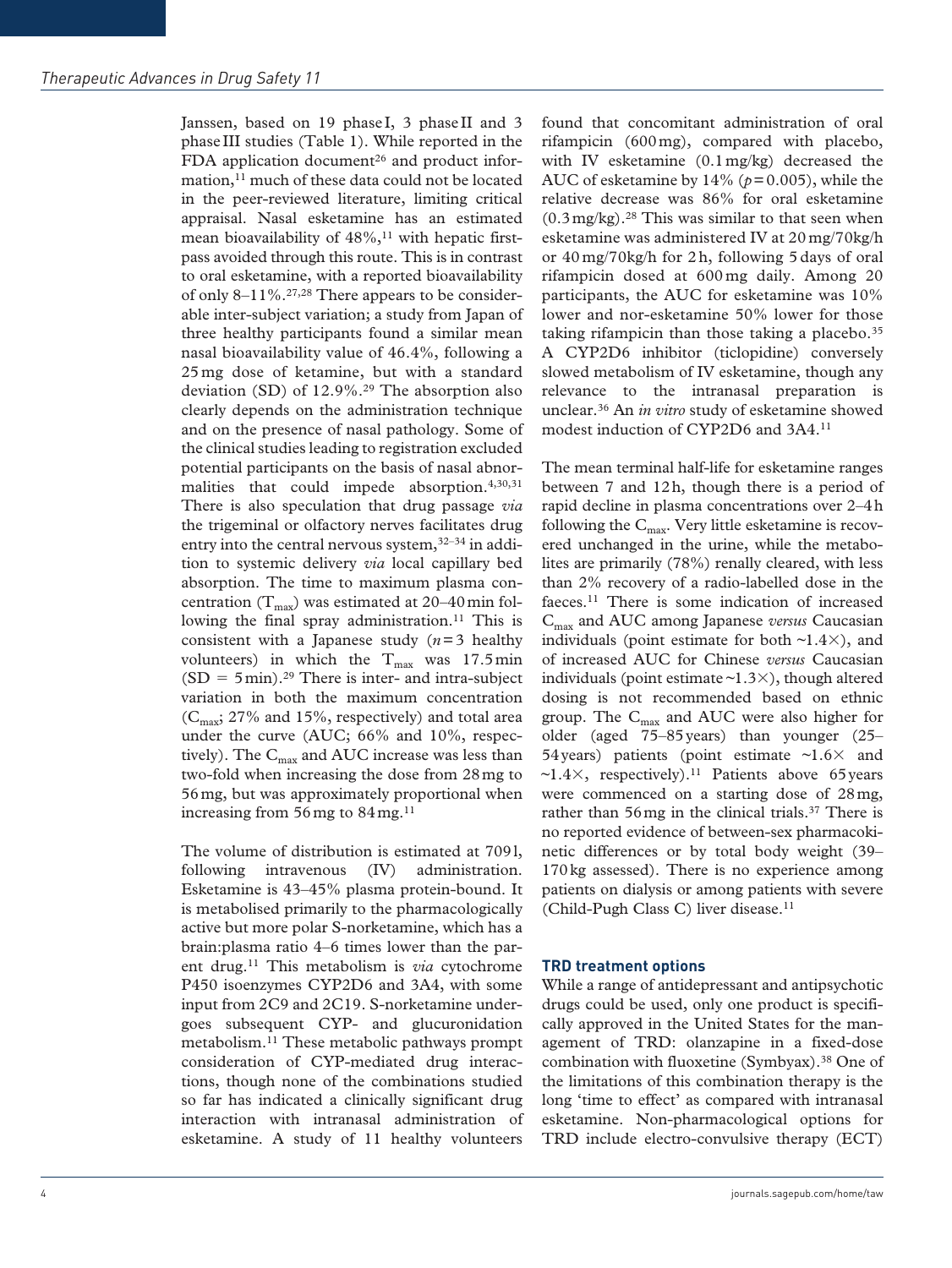and transcranial magnetic stimulation, but these require specialised staff and facilities. In the case of ECT this includes access to appropriate anaesthetic expertise.38 If not previously tried, depression-focussed psychotherapy may be added to the existing pharmacological treatment but is not considered a standalone therapy for TRD.39 In 2005, the FDA approved vagus nerve stimulation (VNS) for the management of TRD; however, the mechanism of action is poorly understood.<sup>40</sup> Deep brain stimulation  $(DBS)^{41}$  is another neurostimulation technique that avoids reliance on conventional pharmacological therapy.

According to the Canadian Network for Mood and Anxiety Treatments (CANMAT) guideline,42 it is recommended to make adjustments if no improvement has been seen within 2–4weeks of initiation of an antidepressant. In cases of acute suicide risk, this time period may be unsafely long, making faster-acting agents appealing.

## **Transition from ketamine to esketamine**

The history of ketamine begins with phencyclidine, which was first synthesised in 1956.43 In 1970, ketamine, a non-selective NMDA receptor antagonist, was approved by the FDA to be used as an anaesthetic drug.44 Its half-life is 2.5h and is metabolised to norketamine and dehydro-norketamine *via* cytochrome P450 iso-enzymes. Recently, the use of intravenous (IV) ketamine has increased (off-label) for the treatment of TRD. However, the optimal dose of IV ketamine for TRD is not well established. A small randomised trial that compared different doses of ketamine suggested that the preferred dose may be 0.5mg/kg of body weight.45 Berman *et al*. first reported that a single IV infusion of ketamine (0.5mg/kg over 40min) exhibited a rapid and robust antidepressant response in patients with MDD.46 Several studies have reported the rapid and sustained efficacy of ketamine in MDD, including in patients with TRD.47,48 In a double-blind, placebo-controlled study of repeat IV ketamine infusion (0.5mg/kg, either two or three times weekly for up to 4weeks) in patients with TRD, Singh *et al*. found both regimens were well tolerated and showed consistent antidepressant effects.49 On the other hand, ketamine is known for its abuse potential and profound adverse effects, such as psychotomimetic symptoms, neurotoxicity, cognitive impairment and hypertension, precluding its routine use in clinical practice for depression.

In addition to IV infusion, ketamine is also available in other forms and can be administered by various routes, such as intramuscular, nasal, oral, rectal, sublingual and subcutaneous.50,51 Due to extensive first-pass metabolism, the oral bioavailability of ketamine varies from 17% to 29%.50 This pharmacokinetic profile led to the development of an intranasal formulation (8–45% bioavailability).50 Intranasal ketamine (50mg) was well tolerated without any serious psychomimetic or dissociative effects, and showed improved depressive symptoms within 24h compared with placebo in patients with MDD, who had failed at least one prior antidepressant trial.<sup>52</sup>

As aforementioned, ketamine is a racemic mixture of R- and S-enantiomers. Evidence from relatively old studies in humans showed that IV esketamine had better analgesic, intraoperative amnesia and anaesthetic properties, with less drowsiness, lethargy, cognitive impairment and psychotic emergent reactions, than the racemic mixture and R-enantiomer.53 Hence, interest in the potential efficacy of ketamine in MDD focused on esketamine. Administration of IV esketamine involves inherent difficulties for both patients and clinicians. The oral administration yields a low bioavailability of around 20%, which stimulated the development of intranasal esketamine.<sup>11,50</sup>

Having discussed the transition from ketamine to esketamine, the possibility of a transition from the clinical use of esketamine to R-ketamine (arketamine) as an antidepressant is mentioned below (see section *Relevance to Patient Care and Clinical Practice*).

## **Esketamine nasal spray (Spravato)**

The FDA-approved esketamine intranasal spray (single-use) is convenient for outpatients – relative, for example, to ECT – and maximises access to therapy.26 The Spravato single-use device delivers two sprays (one each nostril) with a total of 32.3mg of esketamine hydrochloride, which is equivalent to 28mg of esketamine in 0.2ml of a clear, colourless aqueous solution of pH4.5. Inactive ingredients in Spravato are citric acid monohydrate, edetate disodium, sodium hydroxide and water for injection. The recommended storage temperature is between  $20^{\circ}$  and  $25^{\circ}$ C (68° to  $77^{\circ}$ F).<sup>11</sup>

Each device contains two sprays, one for each nostril and a 'full device' is indicated by two green dots. One spray into each nostril is required for a 28mg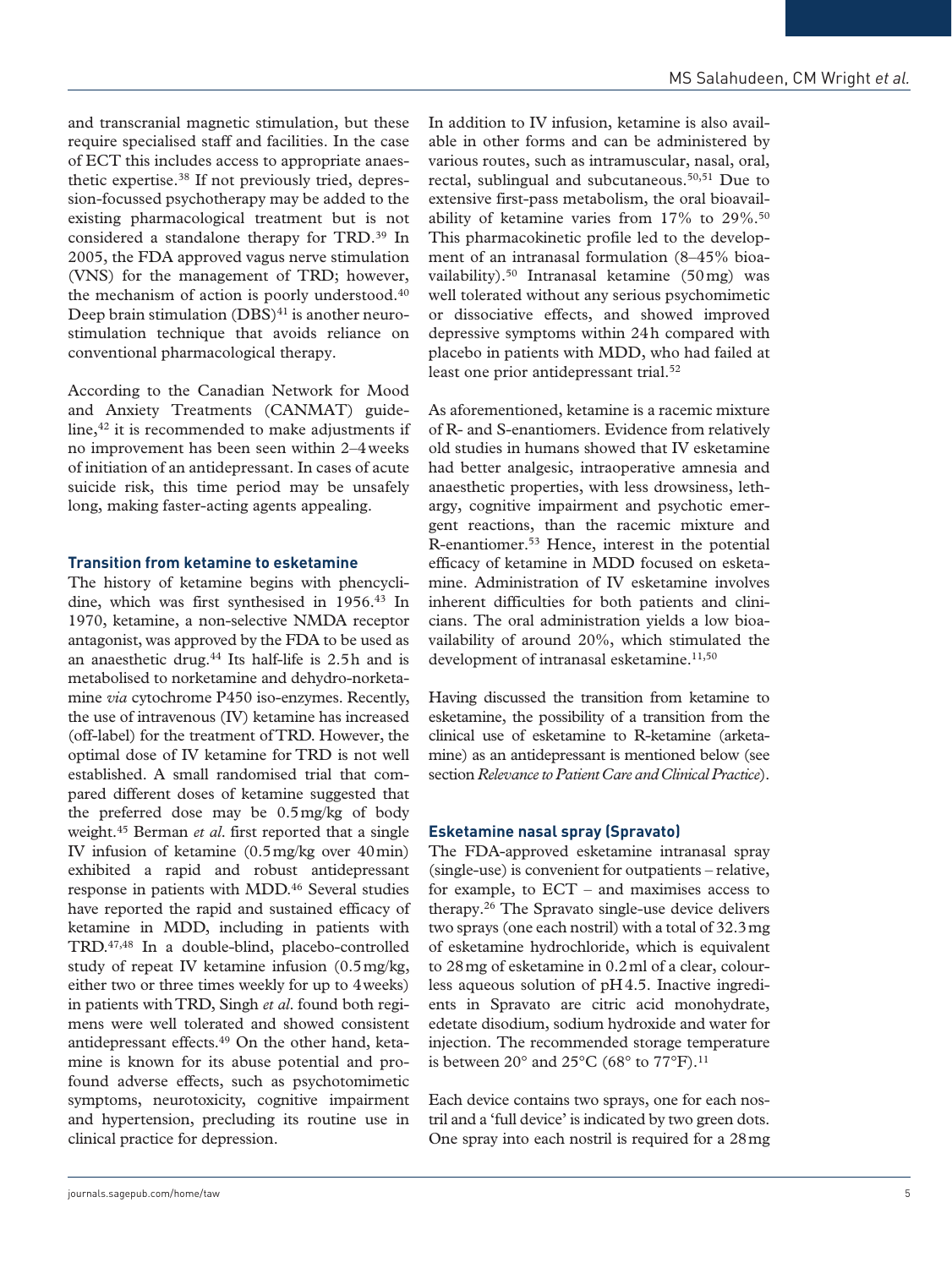dose, and the device should not be primed before use. The patient should blow their nose before using the device, which they then administer in a semi-reclined position. A 5-min rest period is recommended before administering a subsequent device, to maximise absorption. Two devices are required for a 56mg dose, and three devices for an 84mg dose. The maximum single dose studied in any clinical trial was  $84 \text{ mg}$  twice weekly.<sup>54–56</sup> For acute management of TRD, the recommended dose of esketamine nasal spray is twice weekly (56mg on day 1 followed by either 56mg or 84mg subsequently) for 4weeks during treatment induction, reducing to once weekly (56mg or 84mg) for another 4weeks and then, beyond 8weeks, once weekly or every alternative week (56mg or 84mg) during ongoing maintenance therapy.26 According to the manufacturer, it is intended to be used under the direct supervision of a health care professional, making intranasal esketamine more complex to administer and monitor than oral antidepressants.

Because of the high relative incidence of dissociation and sedation associated with intranasal esketamine, the FDA label has a boxed warning for sedation and dissociation, and recommends that patients should be monitored for at least 2h after the administration of the drug.<sup>57</sup> This requirement and the associated funding implications might hinder the adoption of esketamine.<sup>58</sup> The medication is available only through a restricted Risk Evaluation and Mitigation Strategy (REMS) program due to the concerns around sedation, and potential misuse and abuse for its dissociative and hallucinogenic effects.<sup>11</sup> REMS is a medication safety program introduced by the FDA in 2007, to support the safe use of certain prescription medications with serious safety concerns and to help ensure that the benefits of these medications outweigh their risks.26

The cost for esketamine in the United States market (under brand name Spravato) is US\$590 for a 56mg dose (two devices) and US\$885 for 84mg (three devices);59 the cost for the first month of treatment would be approximately US\$4800– 6800, while it would be approximately US\$1200– 3600 per month during maintenance therapy.

## **Clinical trials**

## *Phase I studies*

A phaseI randomised, double-blind, placebo-controlled, two-period crossover study [ClinicalTrials. gov identifier: NCT02094378] from the Netherlands evaluated the effects of cognitive function associated with intranasal esketamine 84mg in 24 healthy adults aged 19-49 years.<sup>60</sup> A significant difference in transient decline of cognitive functioning was observed at 40min post-dose compared with baseline; however, no significant difference was evident between the groups at 2h. In this trial, the common adverse effects included dizziness (67%), nausea (38%), disturbed attention (29%) and fatigue (29%), of which, most were considered mild in severity.<sup>60</sup> While these data do not relate to TRD, there is relevance to safety.

Relevant phase II and phase III clinical trials of intranasal esketamine are listed in Table 2, and the published results of trials are outlined in Table 3.

## *PhaseII studies*

A randomised controlled trial (RCT) by Daly *et al*. (the SYNAPSE trial protocol) evaluated the efficacy and safety of intranasal esketamine as an adjunctive treatment for patients with TRD, for 130days, with (i) screening, (ii) blinded treatment, (iii) open-label treatment and (iv) followup phases.4,10 Participants continued their existing antidepressant treatment during the study. TRD was defined as the failed response to two or more antidepressants, with at least one inadequate response for the current depression episode.4 However, about two-thirds of included patients had reported only a single trial of failed antidepressants in the current episode (in addition to one in a previous episode). Hence, the authors' claim of patients with TRD is somewhat questionable, even though it was a proof-of-concept study to evaluate the dose-response relationship with intranasal esketamine. The combined data analysis from both 1-week periods showed that, after 1 week of treatment, the mean difference (change in Montgomery-Asberg Depression Rating Scale score; MADRS) between the esketamine dose (28mg, 56mg, and 84mg) groups and the placebo group was statistically, as well as clinically, significant. The MADRS score is on a scale of 0–60, where 0 indicates an absence of depression symptoms. The least mean squares difference for period one and two – the blinded component of the study – was  $-4.2$  [standard error (SE) 2.09,  $p = 0.02$  for the 28 mg dose,  $-6.3$ (SE 2.07,  $p = 0.001$ ) for the 56 mg dose, and -9.0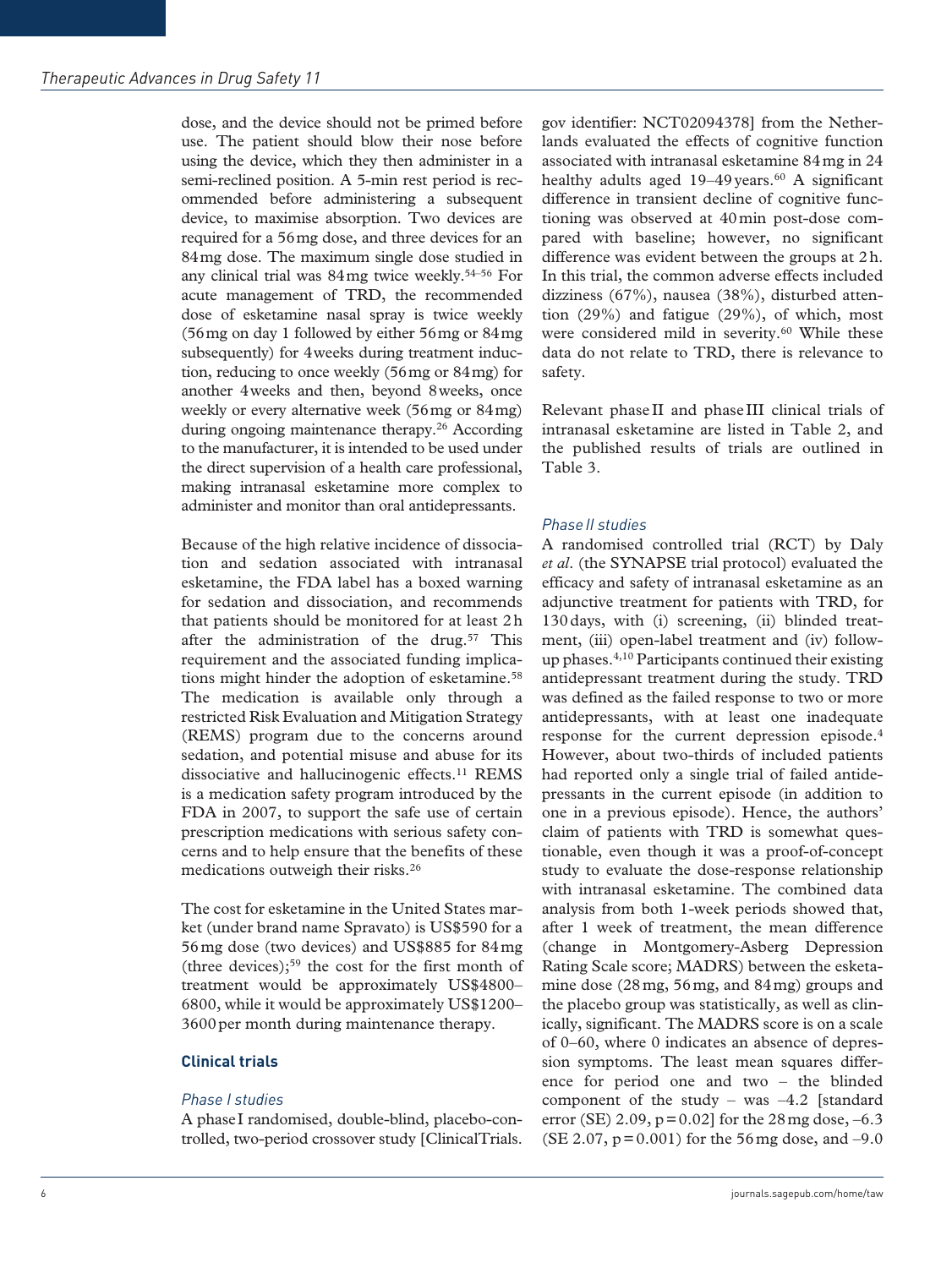| intranasal and placebo<br>Comparator: Matching<br>Treatment B (placebo<br>Treatment C (placebo<br>Placebo (comparator)<br>intranasally twice per<br>$(n = 116)$ intranasally<br>lesketamine 84mg<br>mirtazapine 30 mg<br>Esketamine 14mg<br>Esketamine 28mg<br>Esketamine 56mg<br>Esketamine 84mg<br>Esketamine 84mg<br>esketamine 56 mg<br>$(n = 115)$ or 84 mg<br>placebo capsule)<br>intranasal and 1<br>intranasal and 1<br>twice per week<br>placebo given<br>Intervention:<br>Treatment A<br>capsule)<br>capsule)<br>Placebo<br>Double-blind treatment phase (day<br>Screening phase (1-day before the<br>8-week post-treatment (follow-up)<br>Screening phase (between 21 days<br>Approximately 81 days per participant<br>1-15 days double-blind treatment<br>Four phases for Panel A and Panel B<br>phase (panel A: Day 15-74; Panel<br>4-7 weeks screening/prospective<br>Follow-up phase (7-10 days after<br>4-weeks double-blind induction<br>and 1 day prior to the first dose<br>Optional open-label treatment<br>3-way crossover double-blind,<br>single-dose treatment phase<br>Follow-up phase (Day 26-81)<br>last dose administration)<br>4-week screening phase<br>24 weeks follow-up<br>study commences)<br>observation phase<br>administration)<br>B: Day 15-25)<br>7-week study<br>(45 days)<br>phase<br>phase<br>phase<br>$1 - 25$<br>3-way crossover<br>controlled study<br>controlled study<br>2-panel, double-<br>blind placebo-<br>Randomised,<br>Randomised,<br>Randomised,<br>double-blind<br>double-blind<br>Randomised,<br>double-blind<br>Safety focus<br>Safety focus<br>Safety focus<br>safety focus<br>Efficacy and<br>multicentre<br>controlled,<br>controlled,<br>placebo-<br>placebo-<br>active-<br>study<br>study<br>Adult 18-64 Years<br>MDD with suicidal<br>Adult 18-64 Years<br>Body mass index<br>license for more<br>Normal cardiac<br>$DS-C30 = 34$<br>$105 - C30 \ge 34$<br>Valid driving<br>participants<br>than 3 years<br>Bodyweight<br>MDD, failed<br>Adults [21-<br>Adults (20-<br>64years)<br>60years)<br>function<br>ideation<br>$\geq$ 2AD <sub>5</sub> ,<br>Healthy<br>545kg<br>$18 - 30$<br>NDD<br>dose (56 mg or<br>doses (14 mg,<br>28 mg, 56 mg,<br>esketamine<br>esketamine<br>esketamine<br>esketamine<br>dose 84 mg<br>dose 84 mg<br>Flexible<br>84 mg)<br>84 mg)<br>Fixed<br>Fixed<br>Fixed<br>TRANSFORM-164.65<br>NCT02417064],<br>NCT02228239],<br>NCT01998958],<br>NCT02133001],<br>[ClinicalTrials.<br>[ClinicalTrials<br>[ClinicalTrials<br>[ClinicalTrials<br>gov identifier:<br>gov identifier:<br>gov identifier:<br>gov identifier:<br>DriveSaFe2 <sup>61</sup><br>SUI2001 <sup>62,63</sup><br>SYNAPSE <sup>10</sup><br>2014-2015<br>2014-2016<br>2015-2018<br>Phase III<br>Phase II<br>Phase I<br>2014 | Trial name, year | Esketamine<br>strength | population<br>Age and | study focus<br>Design and | Treatment duration | Intervention(s) and<br>comparator(s) | characteristics<br>Sample size/                                                                                                             | outcomes<br>Key                                                         |
|----------------------------------------------------------------------------------------------------------------------------------------------------------------------------------------------------------------------------------------------------------------------------------------------------------------------------------------------------------------------------------------------------------------------------------------------------------------------------------------------------------------------------------------------------------------------------------------------------------------------------------------------------------------------------------------------------------------------------------------------------------------------------------------------------------------------------------------------------------------------------------------------------------------------------------------------------------------------------------------------------------------------------------------------------------------------------------------------------------------------------------------------------------------------------------------------------------------------------------------------------------------------------------------------------------------------------------------------------------------------------------------------------------------------------------------------------------------------------------------------------------------------------------------------------------------------------------------------------------------------------------------------------------------------------------------------------------------------------------------------------------------------------------------------------------------------------------------------------------------------------------------------------------------------------------------------------------------------------------------------------------------------------------------------------------------------------------------------------------------------------------------------------------------------------------------------------------------------------------------------------------------------------------------------------------------------------------------------------------------------------------------------------------------------------------------------------------------------------------------------------------------------------------------------------------------------------------------------------------------------------------------------------------------------------------------------------------------------------------------------------------------------------------|------------------|------------------------|-----------------------|---------------------------|--------------------|--------------------------------------|---------------------------------------------------------------------------------------------------------------------------------------------|-------------------------------------------------------------------------|
|                                                                                                                                                                                                                                                                                                                                                                                                                                                                                                                                                                                                                                                                                                                                                                                                                                                                                                                                                                                                                                                                                                                                                                                                                                                                                                                                                                                                                                                                                                                                                                                                                                                                                                                                                                                                                                                                                                                                                                                                                                                                                                                                                                                                                                                                                                                                                                                                                                                                                                                                                                                                                                                                                                                                                                                  |                  |                        |                       |                           |                    |                                      |                                                                                                                                             |                                                                         |
|                                                                                                                                                                                                                                                                                                                                                                                                                                                                                                                                                                                                                                                                                                                                                                                                                                                                                                                                                                                                                                                                                                                                                                                                                                                                                                                                                                                                                                                                                                                                                                                                                                                                                                                                                                                                                                                                                                                                                                                                                                                                                                                                                                                                                                                                                                                                                                                                                                                                                                                                                                                                                                                                                                                                                                                  |                  |                        |                       |                           |                    |                                      | $N = 26$                                                                                                                                    | <b>SDLP</b>                                                             |
|                                                                                                                                                                                                                                                                                                                                                                                                                                                                                                                                                                                                                                                                                                                                                                                                                                                                                                                                                                                                                                                                                                                                                                                                                                                                                                                                                                                                                                                                                                                                                                                                                                                                                                                                                                                                                                                                                                                                                                                                                                                                                                                                                                                                                                                                                                                                                                                                                                                                                                                                                                                                                                                                                                                                                                                  |                  |                        |                       |                           |                    |                                      |                                                                                                                                             |                                                                         |
|                                                                                                                                                                                                                                                                                                                                                                                                                                                                                                                                                                                                                                                                                                                                                                                                                                                                                                                                                                                                                                                                                                                                                                                                                                                                                                                                                                                                                                                                                                                                                                                                                                                                                                                                                                                                                                                                                                                                                                                                                                                                                                                                                                                                                                                                                                                                                                                                                                                                                                                                                                                                                                                                                                                                                                                  |                  |                        |                       |                           |                    |                                      | $N = 108$                                                                                                                                   | <b>MADRS</b><br>change                                                  |
|                                                                                                                                                                                                                                                                                                                                                                                                                                                                                                                                                                                                                                                                                                                                                                                                                                                                                                                                                                                                                                                                                                                                                                                                                                                                                                                                                                                                                                                                                                                                                                                                                                                                                                                                                                                                                                                                                                                                                                                                                                                                                                                                                                                                                                                                                                                                                                                                                                                                                                                                                                                                                                                                                                                                                                                  |                  |                        |                       |                           |                    |                                      | $N = 66$                                                                                                                                    | <b>MADRS</b><br>change                                                  |
|                                                                                                                                                                                                                                                                                                                                                                                                                                                                                                                                                                                                                                                                                                                                                                                                                                                                                                                                                                                                                                                                                                                                                                                                                                                                                                                                                                                                                                                                                                                                                                                                                                                                                                                                                                                                                                                                                                                                                                                                                                                                                                                                                                                                                                                                                                                                                                                                                                                                                                                                                                                                                                                                                                                                                                                  |                  |                        |                       |                           |                    |                                      |                                                                                                                                             |                                                                         |
|                                                                                                                                                                                                                                                                                                                                                                                                                                                                                                                                                                                                                                                                                                                                                                                                                                                                                                                                                                                                                                                                                                                                                                                                                                                                                                                                                                                                                                                                                                                                                                                                                                                                                                                                                                                                                                                                                                                                                                                                                                                                                                                                                                                                                                                                                                                                                                                                                                                                                                                                                                                                                                                                                                                                                                                  |                  |                        |                       |                           |                    | week $(n=113)$                       | duration (years):<br>Current episode<br>of $\geq$ 3 ADs: $40\%$<br>MADRS mean:<br>Mean age: 47<br>Past failures<br>$N = 344$<br>37.5<br>3.9 | remission<br>response<br>Clinical<br><b>MADRS</b><br>Clinical<br>change |

# MS Salahudeen, CM Wright *et al.*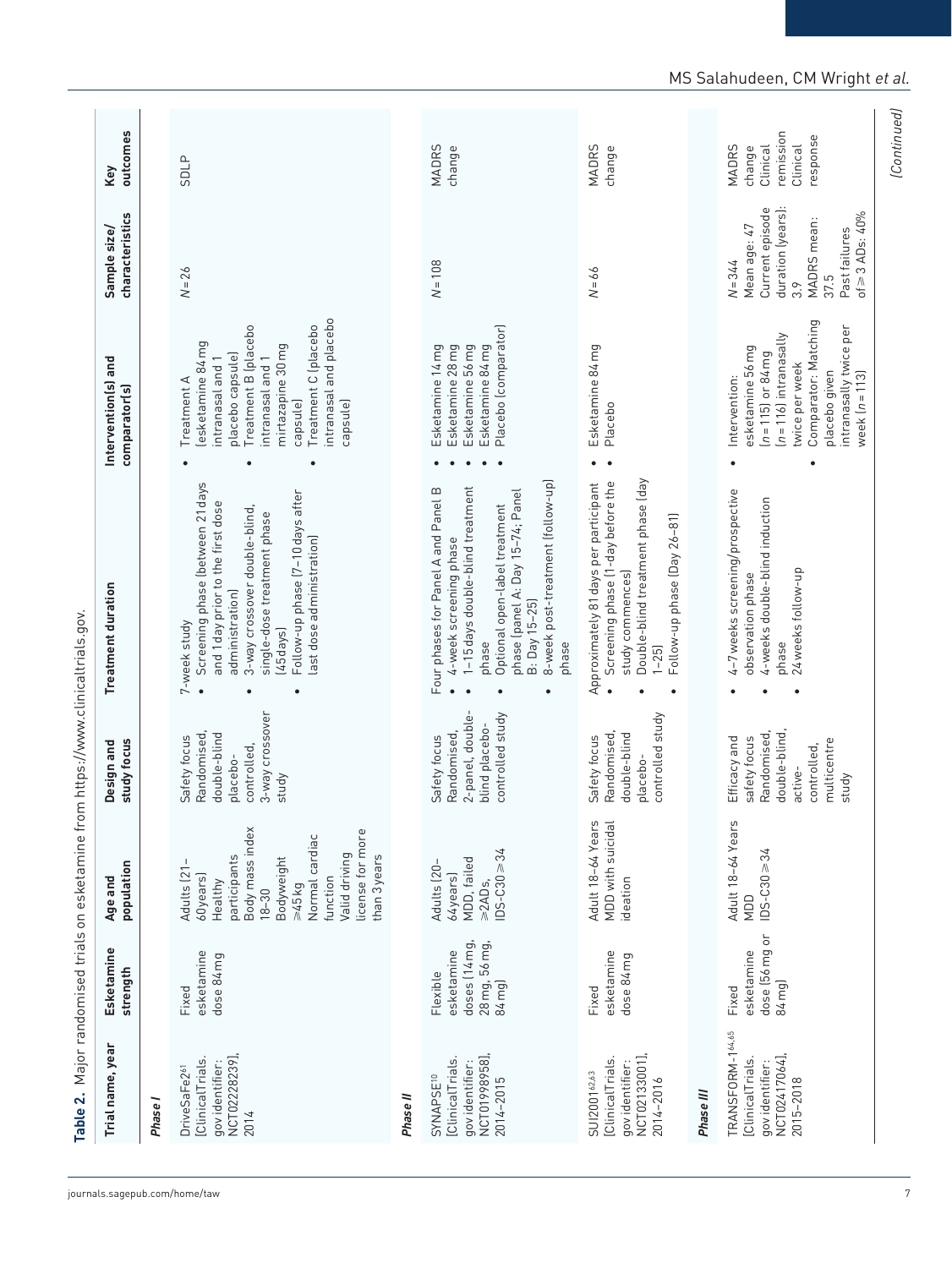| Trial name, year                                                                     | Esketamine<br>strength                                                                                                                                                             | population<br>Age and                                                                                                                   | study focus<br>Design and                                                                                     | <b>Treatment duration</b>                                                                                                                                                                                                                                                                                                                                                              | Intervention(s) and<br>comparator(s)                                                                                                                                                                                                                                                                                                                                                                      | characteristics<br>Sample size/                                                                                                                                                                         | outcomes<br>Key                                                                                                                                                  |
|--------------------------------------------------------------------------------------|------------------------------------------------------------------------------------------------------------------------------------------------------------------------------------|-----------------------------------------------------------------------------------------------------------------------------------------|---------------------------------------------------------------------------------------------------------------|----------------------------------------------------------------------------------------------------------------------------------------------------------------------------------------------------------------------------------------------------------------------------------------------------------------------------------------------------------------------------------------|-----------------------------------------------------------------------------------------------------------------------------------------------------------------------------------------------------------------------------------------------------------------------------------------------------------------------------------------------------------------------------------------------------------|---------------------------------------------------------------------------------------------------------------------------------------------------------------------------------------------------------|------------------------------------------------------------------------------------------------------------------------------------------------------------------|
| TRANSFORM-254-56<br>[ClinicalTrials.gov<br>NCT02418585],<br>2015-2017<br>identifier: | dose (56 mg or<br>esketamine<br>Flexible<br>84 mg)                                                                                                                                 | Adult 18-64 Years<br>$105 - C30 \ge 34$<br>NDD                                                                                          | Randomised<br>double-blind<br>safety focus<br>Efficacy and<br>multicentre<br>controlled,<br>active-<br>study  | 4-7 weeks screening/prospective<br>4-weeks double-blind induction<br>24 weeks follow-up<br>observation phase<br>phase                                                                                                                                                                                                                                                                  | 84 mg intranasally twice<br>Comparator: matching<br>esketamine 56 mg or<br>intranasal placebo<br>per week $[n = 114]$<br>Intervention:<br>$(n = 109)$                                                                                                                                                                                                                                                     | MADRS mean: 37<br>duration (years):<br>Current episode<br>of $\geq 3$ ADs: $36\%$<br>$N = 224$ Mean<br>Past failures<br>$\overline{a}$ ge: 46<br>2.2                                                    | remission<br>response<br>Clinical<br>Clinical<br><b>MADRS</b><br>change                                                                                          |
| TRANSFORM-366<br>NCT02422186],<br>[ClinicalTrials.<br>gov identifier:<br>2015-2017   | dose (28 mg<br>esketamine<br>or 56 mg or<br>Flexible<br>84 mg)                                                                                                                     | Adult $\geq 65$ Years<br>$DS-C30 \ge 31$<br>NDD                                                                                         | Randomised,<br>double-blind<br>Efficacy and<br>safety focus<br>multicentre<br>controlled,<br>active-<br>study | 4-7 weeks screening/prospective<br>4-weeks double-blind induction<br>observation phase<br>2-week follow-up<br>phase                                                                                                                                                                                                                                                                    | Comparator: matching<br>intranasally twice per<br>intranasal placebo<br>esketamine 28 mg,<br>54 mg, or 84 mg<br>Intervention:<br>week $(n = 72)$<br>$[n = 65]$<br>$\bullet$                                                                                                                                                                                                                               | MADRS mean: 35<br>Current episode<br>Past failures of<br>Mean age: 70<br>≥3 ADs: 39%<br>(years): 4.1<br>duration<br>$N = 137$                                                                           | remission<br>response<br>Clinical<br><b>MADRS</b><br>Clinical<br>change                                                                                          |
| NCT02493868],<br>[ClinicalTrials.<br>gov identifier:<br>SUSTAIN-167<br>2015-2018     | dose (56 mg or<br>esketamine<br>Flexible<br>84 mg)                                                                                                                                 | Adult 18-64 Years<br>original screening<br>MADRS $\geq 28$ at<br>$DS - C30 \ge 34$<br>Response to<br>esketamine<br>NDD                  | prevention study<br>double-blinded,<br>Efficacy focus<br>Randomised<br>withdrawal<br>relapse                  | phase for direct-entry participants<br>observation phase for direct-entry<br>Maintenance phase (double-blind,<br>4-7 weeks screening/prospective<br>participants and double-blind for<br>transferred-entry participants)<br>4-week open-label induction<br>12 weeks optimisation phase<br>lopen-label for direct-entry<br>2-week follow-up phase<br>variable duration)<br>participants | 84 mg intranasally twice<br>Maintenance: intranasal<br>Optimisation: intranasal<br>Intervention: Induction:<br>esketamine once every<br>84 mg once every week<br>Comparator: matching<br>for 4 weeks, then once<br>per week for 4weeks<br>esketamine 56 mg or<br>esketamine 56 mg or<br>every week or every<br>week or every other<br>intranasal placebo<br>week $(n = 152)$<br>other week<br>$[n = 145]$ | Past AD failures:<br>Stable remitters,<br>Current episode<br>MADRS mean:<br>MADRS mean:<br>Mean age: 48<br>duration: NR<br>responders,<br>$N = 705$<br>Stable<br>39.5<br>37.5<br>$\frac{\alpha}{\beta}$ | Time to<br>relapse                                                                                                                                               |
| NCT02497287],<br>SUSTAIN-268.69<br>[ClinicalTrials.<br>qov identifier:<br>2015-2017  | 56 mg or 84 mg)<br>dose (56 mg or<br>For $\geq 65$ years<br>old: Flexible<br>esketamine<br>dose (28 mg,<br>old: Flexible<br>esketamine<br>For 18 to<br>64years<br>84 <sub>mg</sub> | 18 Years and older<br>$>65$ years $[n=111]$<br>Transfer-entry,<br>Direct-entry,<br>$MADRS \geq 22$<br>18-64 years<br>$[n = 691]$<br>NDD | Open-label, 52-<br>efficacy focus<br>week safety<br>Long-term<br>safety and<br>study                          | maintenance phase (open-label)<br>4-week induction phase (open-<br>4-week screening phase<br>4-week follow-up phase<br>48-week optimisation/<br>(Jedgal                                                                                                                                                                                                                                | Intervention: Induction:<br>intranasal esketamine<br>$[for \geq 65$ years), $56$ mg<br>or 84 mg intranasally<br>once every week or<br>every other week<br>Optimisation and<br>twice per week<br>esketamine 28<br>maintenance:                                                                                                                                                                             | 55 (6.9%) patients<br>Stable remitters<br>MADRS mean:<br>serious TEAEs<br>experienced<br>responders<br>$(76.5\%)$<br>$N = 802$<br>Stable<br>58.2%<br>16.4                                               | (Continued)<br>and cognitive<br>TEAEs, nasal<br>total score,<br>tolerability<br>remission<br>response<br>rate over<br>rate and<br><b>MADRS</b><br>tests,<br>time |

# *Therapeutic Advances in Drug Safety 11*

**Table 2.** (Continued)

Table 2. (Continued)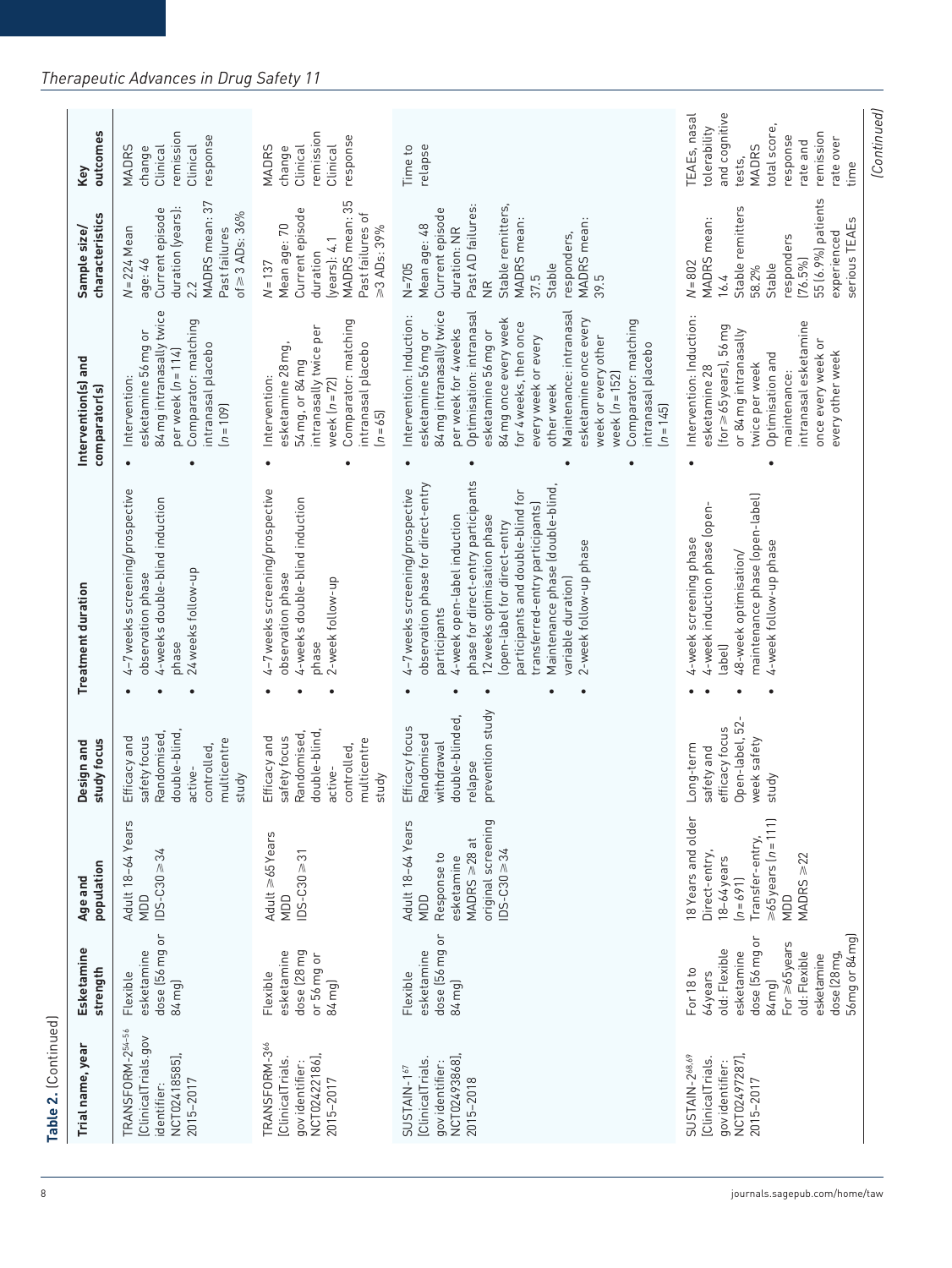| Trial name, year                                                                            | Esketamine<br>strength                                    | population<br>Age and                                                                         | study focus<br>Design and                                                                                      | <b>Treatment duration</b>                                                                                                                    | Intervention(s) and<br>comparator(s)                                                                                                                                                                                                                                                                                 | characteristics<br>Sample size/ | outcomes<br>Key                                                                                                                                     |
|---------------------------------------------------------------------------------------------|-----------------------------------------------------------|-----------------------------------------------------------------------------------------------|----------------------------------------------------------------------------------------------------------------|----------------------------------------------------------------------------------------------------------------------------------------------|----------------------------------------------------------------------------------------------------------------------------------------------------------------------------------------------------------------------------------------------------------------------------------------------------------------------|---------------------------------|-----------------------------------------------------------------------------------------------------------------------------------------------------|
| NCT02782104],<br>[ClinicalTrials<br>gov identifier:<br>SUSTAIN 370<br>2016-2022*            | Flexible<br>dosing                                        | Adult 18 years and<br>Patients entered<br>esketamine<br>from other<br>studies<br>older<br>NDD | open-label, long-<br>tolerability focus<br>term extension<br>Uncontrolled,<br>Long-term<br>safety and<br>study | Variable, open-label optimisation/<br>4-week Induction phase (if<br>maintenance phase<br>Up to 63 months<br>applicable)<br>$\bullet$         | esketamine intranasally<br>as induction) for 4 weeks<br>Intervention: Induction:<br>once weekly (same dose<br>esketamine intranasally<br>intranasally twice per<br>once weekly or once<br>esketamine 24 mg,<br>week for 4 weeks<br>every other week<br>56 mg, or 84 mg<br>Maintenance:<br>Optimisation:<br>$\bullet$ | $N = 1,150$                     | outcome up<br>to ~5years<br>Safety<br>TEAE                                                                                                          |
| NCT03039192)<br>[ClinicalTrials.<br>gov identifier:<br>2017-2018<br>Aspire l <sup>71</sup>  | esketamine<br>dose 84 mg<br>Fixed                         | MADRS > 28<br>Adults [18-<br>$64$ years<br>NDD                                                | controlled study<br>Randomised<br>double-blind<br>Efficacy and<br>safety focus<br>placebo-                     | Screening phase (48h prior to day<br>Double-blind treatment phase for<br>Follow-up phase for 65 days<br>1 of dose administration)<br>25 days | Intervention: esketamine<br>placebo given intranasally<br>84 mg intranasally twice<br>Comparator: matching<br>twice per week<br>per week                                                                                                                                                                             | $N = 226$                       | CGI-SS-R<br>change<br>MADRS<br>change                                                                                                               |
| NCT03097133)<br>[ClinicalTrials<br>gov identifier:<br>2017-2019*<br>Aspire II <sup>72</sup> | esketamine<br>dose 84 mg<br>Fixed                         | MADRS > 28<br>Adults (18-<br>$64$ years<br>NDD                                                | controlled study<br>double-blind<br>Randomised<br>Efficacy and<br>safety focus<br>placebo-                     | 4-week                                                                                                                                       | Intervention: esketamine<br>placebo given intranasally<br>84 mg intranasally twice<br>Comparator: matching<br>twice per week<br>per week                                                                                                                                                                             | $N = 230$                       | CGI-SS-R<br><b>MADRS</b><br>change<br>change                                                                                                        |
| ESKETINTRD300673<br>NCT03434041),<br>[ClinicalTrials.<br>gov identifier:<br>$2018 - 2021*$  | esketamine<br>56 mg or<br>Flexible<br>dosing<br>84 mg     | $MADRS \geq 28$<br>Adults [18-<br>64years)<br>QOM                                             | Efficacy focus<br>double-blind,<br>Randomised,<br>multicentre<br>controlled,<br>active-<br>study               | 4-week                                                                                                                                       | 84 mg intranasally twice<br>Comparator: matching<br>intranasally twice per<br>esketamine 56 mg or<br>placebo given<br>Intervention:<br>per week<br>week                                                                                                                                                              | $N = 234$                       | response rate<br>remission at<br>rate at week<br>at week 4;<br>remission<br>response;<br>sustained<br>Onset of<br>MADRS<br>clinical<br>week 8<br>4: |
| NCT02918318] <sup>74</sup><br>[ClinicalTrials.<br>gov identifier:<br>2016-2020*             | dose (28 mg<br>esketamine<br>56 mg and<br>84 mg)<br>Fixed | Adult 20-64 years<br>$MADRS \geq 28$<br>NDD                                                   | controlled study<br>Efficacy focus<br>Randomised,<br>double-blind<br>placebo-                                  | 4-week                                                                                                                                       | versus 56 mg versus 84 mg<br>· Esketamine 28mg<br>versus placebo                                                                                                                                                                                                                                                     | $N = 183$                       | Change from<br>MADRS at<br>baseline<br>4 weeks                                                                                                      |

# MS Salahudeen, CM Wright *et al.*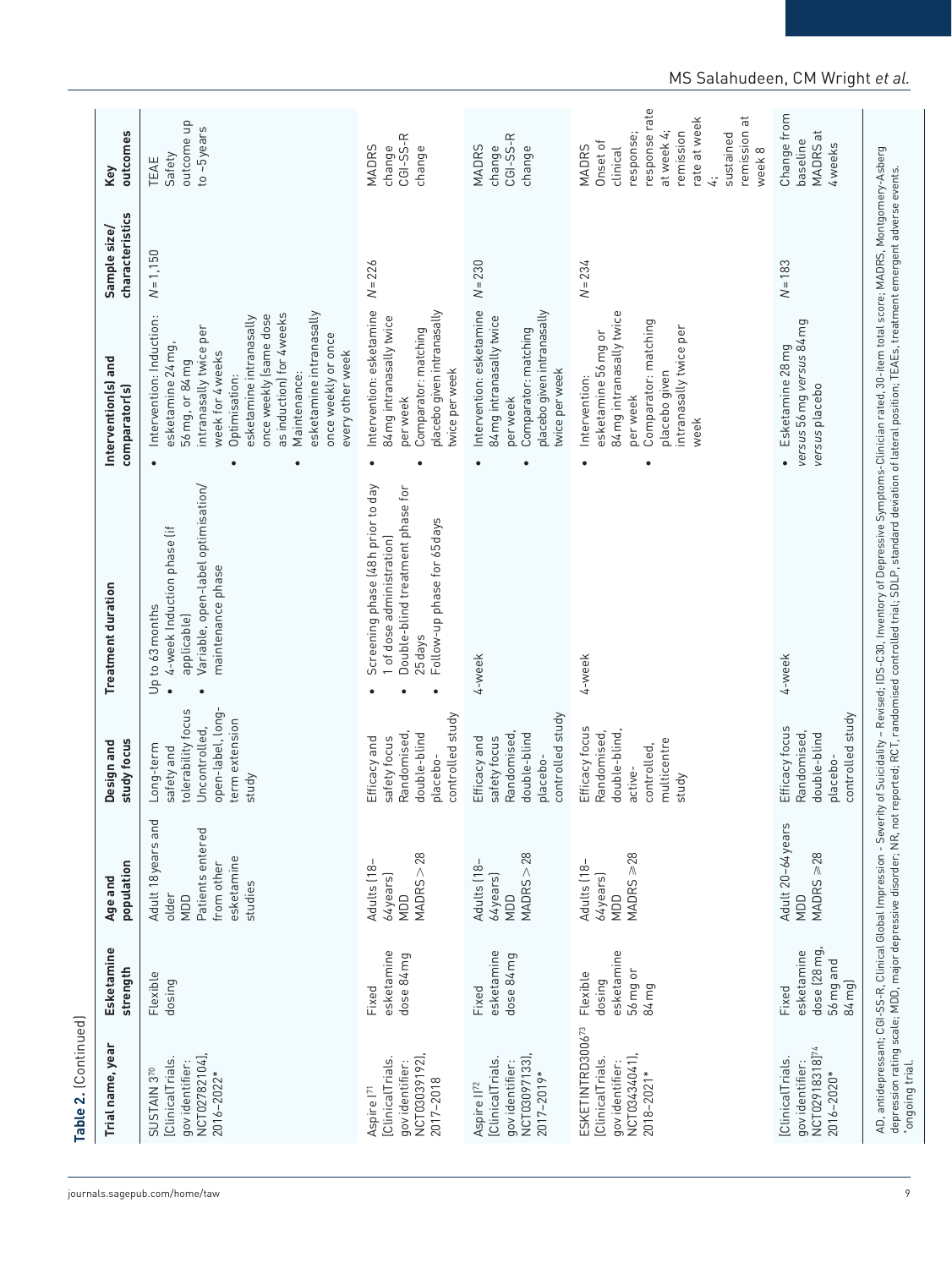| Netherlands<br>et al., <sup>75</sup> 2017,<br>van de Loo | sample size<br>Design and                                                                                       | Age and study<br>duration,                                                                                                                                                                                                                                                                                                                                                                         | Gender<br>్త       | Inclusion criteria                                                                                                                                                                                                                                                             | Phases                                                                                                                                                                                                                                                                                                     | Intervention(s)                                                                                                                    | Comparator(s)                                                                                                     | Key outcome measures/<br>findings                                                                                                                                                                                                                                  | Study type and<br>comments                                                                                                                                                                                                                                                                                                                                                                                    |
|----------------------------------------------------------|-----------------------------------------------------------------------------------------------------------------|----------------------------------------------------------------------------------------------------------------------------------------------------------------------------------------------------------------------------------------------------------------------------------------------------------------------------------------------------------------------------------------------------|--------------------|--------------------------------------------------------------------------------------------------------------------------------------------------------------------------------------------------------------------------------------------------------------------------------|------------------------------------------------------------------------------------------------------------------------------------------------------------------------------------------------------------------------------------------------------------------------------------------------------------|------------------------------------------------------------------------------------------------------------------------------------|-------------------------------------------------------------------------------------------------------------------|--------------------------------------------------------------------------------------------------------------------------------------------------------------------------------------------------------------------------------------------------------------------|---------------------------------------------------------------------------------------------------------------------------------------------------------------------------------------------------------------------------------------------------------------------------------------------------------------------------------------------------------------------------------------------------------------|
|                                                          | crossover study,<br>Phase I, double-<br>blind, placebo-<br>randomised<br>controlled,<br>three-way<br>$N = 24$   | double-dummy<br>randomisation<br>administration,<br>test 8h after<br>road driving<br>21-60 years<br>$100 - km$ on-<br>technique                                                                                                                                                                                                                                                                    | female)<br>50.0    | Body mass index<br>license for more<br>east 5000 km in<br>Have driven at<br>Normal visual<br>the past year.<br>than 3 years.<br>$18 - 30$ kg/m <sup>2</sup><br>Valid driving<br>Bodyweight:<br>p45kg<br>acuity.                                                                | obtain baseline<br>trained once to<br>Subjects were<br>on the driving<br>performance<br>test                                                                                                                                                                                                               | esketamine<br>Intranasal<br>$(84 \text{ mg})$                                                                                      | Intranasal<br>placebo                                                                                             | esketamine (84 mg) or placebo.<br>SDLP that is, the weaving of<br>administering intranasal<br>No significant difference<br>in driving performance<br>was observed 8h after<br>the car                                                                              | Safety and efficacy<br>of on-road driving<br>performance                                                                                                                                                                                                                                                                                                                                                      |
|                                                          | 2-way crossover<br>double-blind<br>randomised<br>study, $N = 24$<br>controlled<br>placebo-<br>Phase I,          | randomisation<br>June 2014 to<br>August 2014<br>$19-49$ years<br>Computer-<br>generated                                                                                                                                                                                                                                                                                                            | 50.0               | Body mass index<br>Body weight:<br>$18 - 30$ kg/m <sup>2</sup><br>$\geq 45$ kg                                                                                                                                                                                                 | phase (1-week)<br>Post treatment<br>Double-blind<br>phase (up to<br>(follow-up)<br>treatment<br>Screening<br>3weeks),<br>[2weeks]<br>phase                                                                                                                                                                 | sequence $2 (n = 12)$ :<br>intranasal placebo<br>esketamine 84 mg<br>$(n=12)$ : intranasal<br>sequence 1<br>Treatment<br>Treatment | sequence 1:<br>sequence 2:<br>esketamine<br>reatment<br>Treatment<br>intranasal<br>intranasal<br>placebo<br>84 mg | KSS, and safety and tolerability<br>Secondary: Mental Effort Scale,<br>assessed at 1h pre-dose and<br>$40$ min, 2, 4, and 6-hour post-<br>TEAEs, C-SSRS, MOAA/S,<br>computerised test battery<br>BPRS+, and CADSS)<br>tests of Cogstate®<br>Primary: five<br>dose. | cognitive performance<br>intranasal esketamine<br>functioning in healthy<br>Safety and efficacy of<br>Esketamine was<br>associated with<br>participants.<br>on cognitive<br>decline                                                                                                                                                                                                                           |
| Targum et al., 30                                        | delayed-start<br>double-blind,<br>pilot study,<br>two-panel,<br>controlled<br>placebo-<br>Phase II,<br>$N = 14$ | of three different<br>28 January 2014<br>to 25 September<br>assigned to one<br>were randomly<br>selected seven<br>seven patients<br>randomisation<br>trial sites who<br>placebo nasal<br>participating<br>$20 - 64$ years<br>assigned to<br>esketamine<br>the MADRS<br>recordings.<br>patients at<br>generated<br>computer-<br>algorithm<br>spray and<br>the three<br>doses for<br>Blinded<br>2015 | $\frac{\alpha}{Z}$ | before study entry<br>one documented<br>participants had<br>TRD, defined as<br>been receiving<br>was continued<br>an inadequate<br>treatments of<br>which at least<br>adequate AD<br>immediately<br>response to<br>at least two<br>The AD that<br>unchanged<br>failure.<br>NDD | Post-treatment<br>periods (Period<br>label treatment<br>phase (days 1-<br>Optional open-<br>15) composed<br>of two 1-week<br>with tapering<br>Double-blind<br>$(days 15-74)$<br>of intranasal<br>1, Period 2)<br>treatment<br>Screening<br>frequency<br>up phase<br>(8weeks)<br>follow-<br>dosing<br>phase | Esketamine 28, 56,<br>or $84 \text{ mg}$ $(n = 7)$                                                                                 | Placebo nasal<br>spray $(n = 7)$                                                                                  | comparable with site-based<br>functional unblinding) were<br>without the likelihood of<br>ratings of the efficacy of<br>esketamine nasal spray.<br>Blinded remote ratings<br>Site-based MADRS<br>CADSS<br>TEAEs                                                    | independent scores by<br>response relationship.<br>significantly higher in<br>revealed a significant<br>based MADRS scores<br>all three esketamine-<br>group after one week<br>Comparison of site-<br>assigned treatment<br>Change in baseline<br>Safety and efficacy<br>MADRS score was<br>groups compared<br>of treatment and<br>with the placebo<br>ascending dose-<br>to remote, site-<br>blinded raters. |

# *Therapeutic Advances in Drug Safety 11*

(Continued) *(Continued)*

Table 3. Published trials on esketamine nasal spray.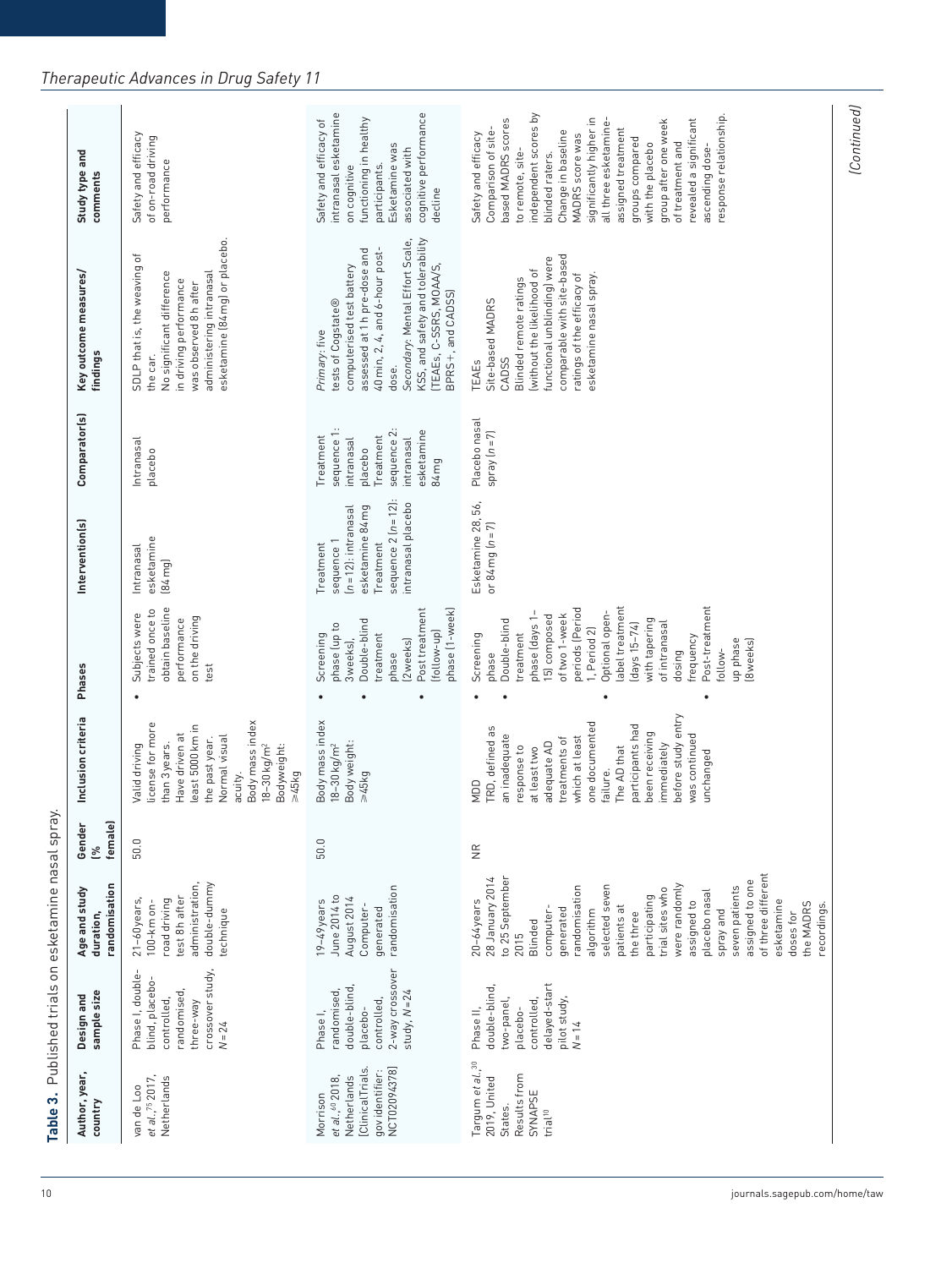| Author, year,<br>country                                                                                                                                                                                                      | sample size<br>Design and                                                                                                                | randomisation<br>Age and study<br>duration,                                                              | female)<br>Gender<br>L% | Inclusion criteria                                                                                                                                                                                 | Phases                                                                                                                                                                                                                                                                                     | Intervention(s)                                                                                                                                                                                                                | Comparator(s)                                                                                                                                                      | Key outcome measures/<br>findings                                                                                                                                                                                                                                                                                                                                                                                                                                                                                                                 | Study type and<br>comments                                                                                                                                                                                                                                                                                                                                                               |
|-------------------------------------------------------------------------------------------------------------------------------------------------------------------------------------------------------------------------------|------------------------------------------------------------------------------------------------------------------------------------------|----------------------------------------------------------------------------------------------------------|-------------------------|----------------------------------------------------------------------------------------------------------------------------------------------------------------------------------------------------|--------------------------------------------------------------------------------------------------------------------------------------------------------------------------------------------------------------------------------------------------------------------------------------------|--------------------------------------------------------------------------------------------------------------------------------------------------------------------------------------------------------------------------------|--------------------------------------------------------------------------------------------------------------------------------------------------------------------|---------------------------------------------------------------------------------------------------------------------------------------------------------------------------------------------------------------------------------------------------------------------------------------------------------------------------------------------------------------------------------------------------------------------------------------------------------------------------------------------------------------------------------------------------|------------------------------------------------------------------------------------------------------------------------------------------------------------------------------------------------------------------------------------------------------------------------------------------------------------------------------------------------------------------------------------------|
| TRANSFORM-2<br>Popova et al., 76<br>Republic, nine<br>Poland, seven<br>United States<br>Results from<br>and 10 in the<br>in Germany,<br>Six sites in<br>the Czech<br>in Spain,<br>seven in<br>trial <sup>54-56</sup><br>2019. | study, $N = 223$<br>double-blind,<br>randomised<br>multicentre<br>controlled,<br>Phase III,<br>active-                                   | Between August<br>November 2017<br>randomisation<br>18-64years<br>Computer-<br>generated<br>$2015$ and   | 61.9                    | ADs in the current<br>without psychotic<br>a nonresponse to<br>an adequate trial<br>TRD, defined as<br>Single-episode<br>recurrent MDD<br>of at least two<br>[≥2years] or<br>features.<br>episode. | follow-up phase of<br>which participants<br>observation phase<br>4-week treatment<br>4-week screening<br>oral AD combined<br>esketamine nasal<br>spray or placebo<br>and prospective<br>Post-treatment<br>received a new<br>up to 24 weeks.<br>phase during<br>nasal spray.<br>with either | spray administered<br>Esketamine (56 mg<br>open-label oral AD<br>administered daily.<br>twice weekly, each<br>a newly initiated<br>or 84 mg) nasal<br>combined with<br>$[n = 114]$                                             | each combined<br>initiated open-<br>twice weekly,<br>daily. $(n = 109)$<br>administered<br>administered<br>label oral AD<br>with a newly<br>nasal spray<br>Placebo | the esketamine plus AD arm at<br>$\, \sigma$<br>significantly higher (difference<br>improvement was observed in<br>Clinical response (defined as<br>Change in MADRS score with<br>28, and clinically meaningful<br>square means -4.0, SE 1.69,<br>>50% reduction in MADRS).<br>with AD plus placebo at day<br>Disability Scale and PHQ-9<br>Clinical response (MADRS<br>95% CI 27.31-20.64) than<br>esketamine plus AD was<br>Change in MADRS score<br>Changes in the Sheehan<br>earlier time points.<br>score $\leq$ 12].<br>of least<br>scores. | and safety of switching<br>Compared the efficacy<br>release) was provided<br>venlafaxine extended-<br>plus a newly initiated<br>AD to flexible dosed<br>placebo nasal spray<br>SNRI (duloxetine or<br>SSRI (escitalopram<br>or sertraline) or an<br>from an ineffective<br>initiated AD versus<br>spray plus a newly<br>patients with TRD<br>esketamine nasal<br>as open-label AD.<br>Q. |
| States, one site<br>Results from<br>in Belgium.<br>Daly et al., <sup>4</sup><br>the United<br>13 sites in<br>SYNAPSE<br>trial <sup>10</sup><br>2018,                                                                          | controlled study<br>$(14 \text{ sites})$ , $N = 67$<br>delayed-start,<br>blind, doubly<br>randomised<br>placebo-<br>Phase II,<br>double- | January 2014, to<br>$20-64$ years $28$<br>randomisation<br>25 September<br>Computer<br>generated<br>2015 | $\frac{\alpha}{\alpha}$ | Diagnosis of MDD<br>TRD, defined as<br>one inadequate<br>an inadequate<br>2 or more AD<br>with at least<br>response to<br>response in<br>the current<br>depression<br>episode                      | $1-15$ ), composed<br>treatment (days<br>label treatment<br>Post-treatment<br>Optional open-<br>of two 1-week<br>Double-blind<br>(days 15-74).<br>Screening<br>follow-up<br>[8weeks].<br>periods.                                                                                          | Esketamine 84 mg<br>Esketamine 84 mg<br>Esketamine 28 mg<br>Esketamine 56 mg<br>Esketamine 28 mg<br>Esketamine 56 mg<br>Period 2:<br>Period 1:<br>$ln = 11$<br>$[n = 11]$<br>$(n = 12)$<br>$[n = 8]$<br>$[n = 5]$<br>$(n = 9)$ | Placebo $[n=33]$<br>Placebo $(n = 6)$<br>Period 1:<br>Period 2:                                                                                                    | response relationship also was<br>treatment; the ascending dose-<br>significantly higher in all three<br>esketamine groups than in the<br>placebo group after 1-week of<br>Change in MADRS score from<br>the MADRS total score was<br>Change from baseline in<br>baseline to day 8<br>significant.<br>CADSS<br><b>BPRS</b>                                                                                                                                                                                                                        | appeared to persist for<br>more than two months<br>related. The response<br>in patients with TRD.<br>efficacy, safety, and<br>AD effect was rapid<br>with a lower dosing<br>in onset and dose-<br>dose-response of<br>Assessed the<br>esketamine<br>frequency.                                                                                                                           |
| Canuso et al., 62<br>States. Results<br>from SUI2001<br>2018, United<br>$triab$ <sup>62,63</sup>                                                                                                                              | study (2 sites),<br>Double-blind,<br>randomised,<br>multicentre<br>controlled,<br>placebo-<br>$N = 66$                                   | February 2016<br>randomisation<br>June 2014 to<br>19-64 years<br>Computer-<br>generated                  | 65.2                    | Diagnosis of MDD                                                                                                                                                                                   | screening 4 weeks<br>1-25) eight weeks<br>of posttreatment<br>treatment (days<br>follow-up (days<br>of double-blind<br>24-to 48-hour<br>$26 - 81$ ].                                                                                                                                       | administered twice<br>Esketamine 84 mg<br>weekly $(n=35)$                                                                                                                                                                      | administered<br>twice weekly<br>Matching<br>placebo<br>$(n=31)$                                                                                                    | also observed in the esketamine<br>symptoms (MADRS score $\leq$ 12).<br>Change in MADRS score from<br>baseline to 4h after the initial<br>and at $\sim$ 24 h but not at day 25.<br>thoughts item score at 4h but<br>esketamine group compared<br>with the placebo group at 4h<br>group on the MADRS suicidal<br>Significant improvement was<br>score was observed in the<br>Remission of depressive<br>improvement in MADRS<br>not at 24h or at day 25.<br>Significantly greater<br>CADSS<br>dose.                                                | esketamine or placebo<br>imminent suicide risk.<br>for all participants on<br>for rapid reduction of<br>initiated or optimised<br>efficacy of standard-<br>among individuals at<br>including suicidality<br>AD medication was<br>symptoms of MDD,<br>of-care treatment<br>Standard-of-care<br>plus intranasal<br>Compared the<br>day 1.                                                  |

# MS Salahudeen, CM Wright *et al.*

*(Continued)*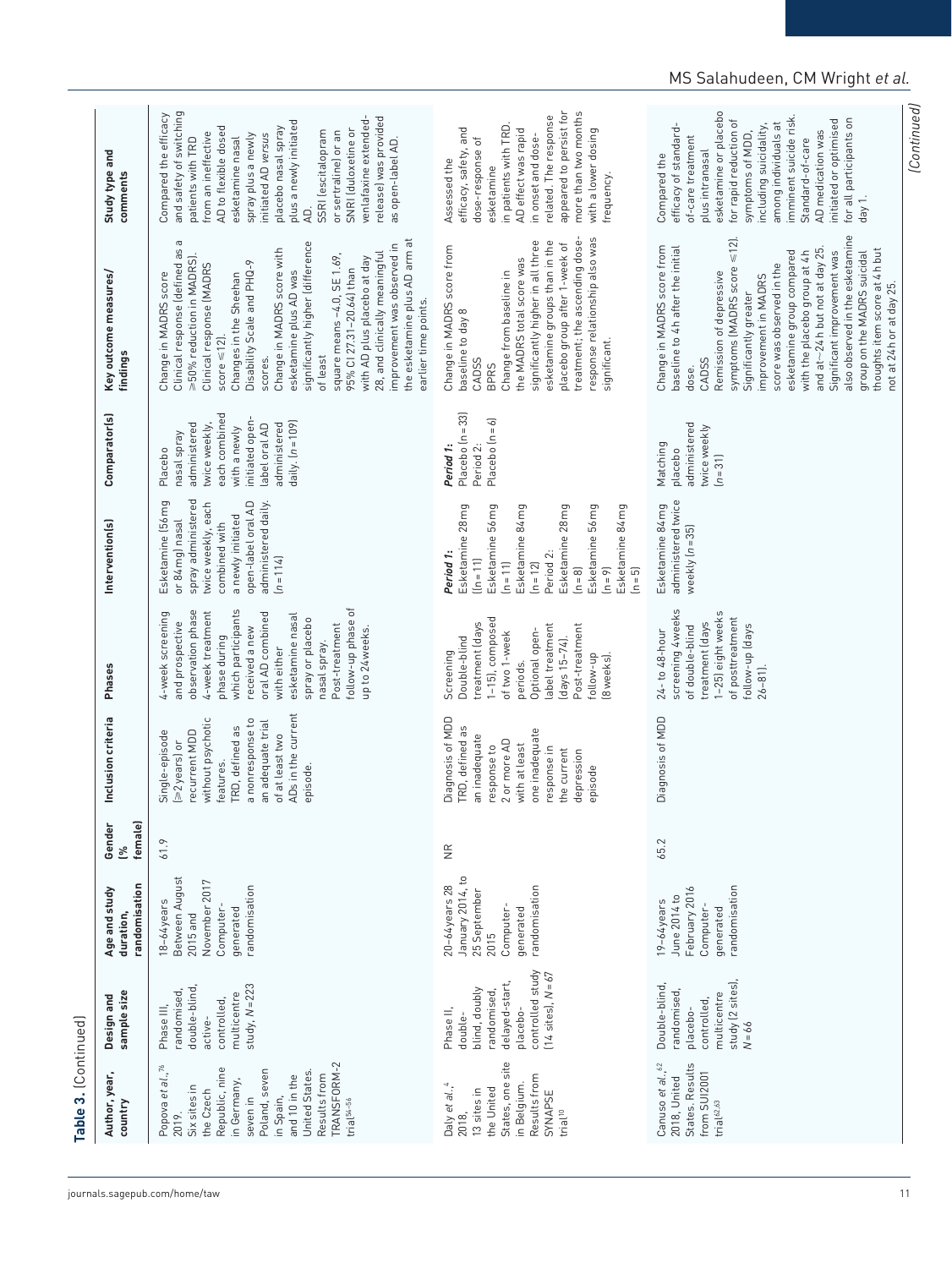| Author, year,<br>country                                                                                                                                                                                           | sample size<br>Design and                                                                                                               | randomisation<br>Age and study<br>duration,                                                     | female)<br>Gender<br>L | Inclusion criteria                                                                                                                                                                                                                                           | Phases                                                                                                                                                                                                                                                                                                                                                                                                                                                        | Intervention(s)                                                                                                                                                                                                                                  | Comparator(s)                                                                                                                                                     | Key outcome measures/<br>findings                                                                                                                                                                                                                                                                     | Study type and<br>comments                                                                                                                                                                                                                                                                                                                                                 |
|--------------------------------------------------------------------------------------------------------------------------------------------------------------------------------------------------------------------|-----------------------------------------------------------------------------------------------------------------------------------------|-------------------------------------------------------------------------------------------------|------------------------|--------------------------------------------------------------------------------------------------------------------------------------------------------------------------------------------------------------------------------------------------------------|---------------------------------------------------------------------------------------------------------------------------------------------------------------------------------------------------------------------------------------------------------------------------------------------------------------------------------------------------------------------------------------------------------------------------------------------------------------|--------------------------------------------------------------------------------------------------------------------------------------------------------------------------------------------------------------------------------------------------|-------------------------------------------------------------------------------------------------------------------------------------------------------------------|-------------------------------------------------------------------------------------------------------------------------------------------------------------------------------------------------------------------------------------------------------------------------------------------------------|----------------------------------------------------------------------------------------------------------------------------------------------------------------------------------------------------------------------------------------------------------------------------------------------------------------------------------------------------------------------------|
| States, Canada,<br>Results from<br>2019, United<br>and Europe.<br>Daly et al., <sup>31</sup><br>SUSTAIN-1<br>trial $67$                                                                                            | sites), $N = 297$<br>double-blind<br>multicentre,<br>randomised<br>withdrawal<br>ne ni ybuts<br>setting (99<br>outpatient<br>Phase III, | to 15 February<br>$18-64$ years $6$<br>October 2015,<br>2018                                    | 66.3                   | severe depression<br>higher, indicating<br>Symptomatology<br>Rated Inventory<br>≥2years) MDD<br>A total score of<br>34 or higher on<br>A total MADRS<br>single episode<br>of Depressive<br>the Clinician-<br>score of 28 or<br>Recurrent or<br>moderate to   | optimisation phase<br>(open-label, direct<br>4-week open-label<br>withdrawal, event-<br>observation phase<br>blind, randomised<br>4-week screening<br>and prospective<br>follow-up phase<br>induction phase<br>or double-blind,<br>driven, variable<br>phase (double-<br>posttreatment<br>entry patients<br>transfer-entry<br>patients only);<br>patients only)<br>Maintenance<br>direct-entry<br>direct-entry<br>duration)<br>patients)<br>12-week<br>2-week | spray (56 or 84 mg)<br>administered daily<br>spray [56 or 84 mg]<br>Esketamine nasal<br>twice weekly plus<br>an oral AD $(n = 62)$<br>Esketamine nasal<br>Stable remission:<br>Stable response:<br>plus an oral AD<br>twice weekly<br>$[n = 90]$ | Stable remission:<br>Matched placebo<br>Matched placebo<br>Stable response:<br>plus an oral AD<br>plus an oral AD<br>administered<br>daily $(n=86)$<br>$[n = 59]$ | Stable remission, defined as<br>MADRS score $\leq 12$ for $\geq 3$ of<br>Stable response defined as<br>>50% reduction in MADRS<br>score from baseline in the<br>last 2-weeks of the<br>optimisation phase.<br>the last 4 weeks<br>Time to relapse<br>Adverse events<br>C-SSRS<br>CADSS<br><b>BPRS</b> | compared with AD and<br>Efficacy of esketamine<br>depressive symptoms.<br>significant superiority<br>in delaying relapse of<br>Continued treatment<br>with esketamine and<br>an AD demonstrated<br>clinically meaningful<br>with an oral AD plus<br>placebo nasal spray<br>nasal spray plus an<br>placebo in delaying<br>oral AD compared<br>and statistically<br>relapse. |
| <b>TRANSFORM-1</b><br>Brazil, Canada,<br>Slovakia, and<br>Results from<br>et al., 65 2019,<br>the United<br>Fedgchin<br>Belgium,<br>Hungary<br>trial <sup>64,65</sup><br>Estonia,<br>France,<br>Mexico,<br>States. | study, $N = 342$<br>double-blind<br>randomised,<br>multicentre<br>controlled,<br>Phase III,<br>active-                                  | September 2015<br>randomisation<br>and February<br>18-64 years<br>generated<br>Computer<br>2018 | 70.5                   | or single-episode<br>higher, indicating<br>One AD with non-<br>response (≤25%<br>$MDD$ $[>2$ years].<br>Recurrent MDD<br>A total MADRS<br>score of 34 or<br>improvement)<br>in the current<br>depression.<br>depressive<br>moderate<br>to severe<br>episode. | 4-week screening/<br>observation phase<br>follow-up phase<br>blind treatment<br>4-week double-<br>Up to 24-week<br>Three phases:<br>prospective<br>phase                                                                                                                                                                                                                                                                                                      | Esketamine 56 mg/<br>Esketamine 84 mg/<br>oral AD $(n = 115)$<br>oral AD $(n = 114)$                                                                                                                                                             | Oral AD/placebo<br>$(n=113)$                                                                                                                                      | Change in MADRS total score<br>from baseline to day 28                                                                                                                                                                                                                                                | Efficacy of esketamine<br>No new safety-related<br>esketamine 56 mg/AD<br>not formally evaluate<br>significance and as a<br>identified across the<br>result, the study did<br>compared with AD,<br>treatment groups.<br>achieve statistical<br>placebo did not<br>concerns were<br>84 mg/ AD<br>dosing.                                                                    |

(Continued) *(Continued)*

Table 3. (Continued) **Table 3.** (Continued)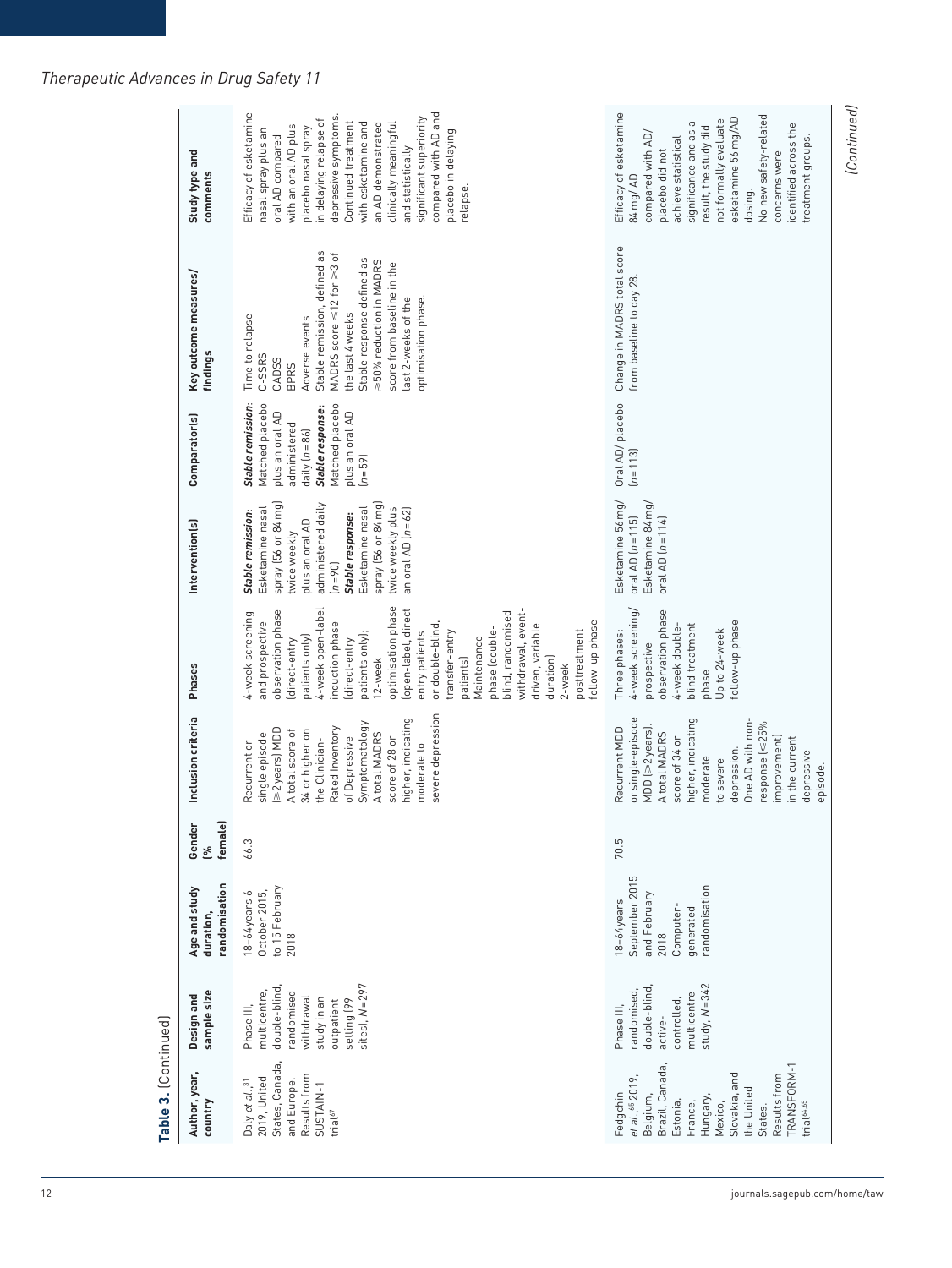| continued during the<br>from baseline to day<br>the induction phase,<br>dissociation (27.6%)<br>and nausea (18.1%).<br>nausea (25.1%), and<br>maintenance phase.<br>patients, and 60.0%<br>developed in 70.8%<br>Efficacy: Change in<br>MADRS total score<br>Common TEAEs in<br>28 did not achieve<br>headache (24.9%))<br>and this reduction<br>dizziness $(32.9\%)$ ,<br>of control group.<br>of intervention<br>Safety: TEAEs<br>Changes in MADRS total score<br>Changes in MADRS total score<br>C-SSRS assessment<br>TEAEs<br>No comparator<br>placebo nasal<br>(single group<br>assignment)<br>Oral AD and<br>Spray<br>weekly for 4 weeks<br>week optimisation/<br>every-other-week<br>Esketamine nasal<br>esketamine nasal<br>and entered a 48-<br>56-mg, or 84-mg)<br>were responders<br>plus new oral AD<br>for patients who<br>56 mg, or 84 mg)<br>induction phase<br>Flexibly-dosed<br>and weekly or<br>administered<br>spray (28-mg,<br>spray (28 mg,<br>maintenance<br>twice a week<br>dosed twice-<br>and oral AD<br>in a 4-week<br>phase)<br>4-week screening/<br>including potential<br>4-week screening<br>4-week follow-up<br>4-week induction<br>assessing safety<br>follow-up phase<br>and tolerability,<br>4-week double<br>Up to 48 weeks<br>blind induction<br>Three phases:<br>observational<br>Four phases:<br>optimisation/<br>maintenance<br>2-week post-<br>prospective<br>withdrawal<br>symptoms<br>treatment<br>phase,<br>phase<br>phase<br>phase<br>phase<br>phase<br>treatment with $\geq$ 2<br>>65years old and<br>without psychotic<br>of recurrent MDD<br>or single episode<br>without psychotic<br>DSM-5 diagnosis<br>5) with recurrent<br>diagnosed (DSM-<br>>2years) MDD<br>nonresponse to<br>>2 oral AD and<br>features. TRD,<br>DS-C30 total<br>improvement<br>different ADs.<br>score $\geq 22$ at<br><b>MADRS</b> total<br>score of $\geq 31$<br>moderate to<br>severe MDD<br>no clinically<br>meaningful<br>defined as<br>screening<br>following<br>features,<br>Patients<br>62.0<br>62.6<br>October 2015 and<br>October 2017<br>s65years (mean<br>>65years; mean<br>August 2015 and<br>age 70.0 (4.52)),<br>Transfer-entry,<br>randomisation<br>age (SD), 52.2<br>August 2017,<br>18 Years and<br>Direct-entry,<br>18-64 years<br>Computer-<br>generated<br>older<br>(13.7)<br>study, $N = 802$<br>double-blind<br>randomised<br>multicentre<br>multicentre<br>open-label,<br>controlled,<br>Phase III,<br>Phase III,<br>active-<br>study<br>TRANSFORM-3<br>2020, includes<br>and 114 sites<br>Results from<br>Results from<br>Wajs et al., <sup>68</sup><br>21 countries<br>et al., <sup>77</sup> 2020<br>includes 13<br>SUSTAIN-2<br>Ochs-Ross<br>countries.<br>trial <sup>66</sup><br>trial <sup>69</sup> | Author, year,<br>country | sample size<br>Design and | randomisation<br>Age and study<br>duration, | female)<br>Gender<br>లి | Inclusion criteria | Phases | Intervention(s) | Comparator(s) | Key outcome measures<br>findings | Study type and<br>comments                                                                                           |
|---------------------------------------------------------------------------------------------------------------------------------------------------------------------------------------------------------------------------------------------------------------------------------------------------------------------------------------------------------------------------------------------------------------------------------------------------------------------------------------------------------------------------------------------------------------------------------------------------------------------------------------------------------------------------------------------------------------------------------------------------------------------------------------------------------------------------------------------------------------------------------------------------------------------------------------------------------------------------------------------------------------------------------------------------------------------------------------------------------------------------------------------------------------------------------------------------------------------------------------------------------------------------------------------------------------------------------------------------------------------------------------------------------------------------------------------------------------------------------------------------------------------------------------------------------------------------------------------------------------------------------------------------------------------------------------------------------------------------------------------------------------------------------------------------------------------------------------------------------------------------------------------------------------------------------------------------------------------------------------------------------------------------------------------------------------------------------------------------------------------------------------------------------------------------------------------------------------------------------------------------------------------------------------------------------------------------------------------------------------------------------------------------------------------------------------------------------------------------------------------------------------------------------------------------------------------------------------------------------------------------------------------------------------------------------------------------------------------------------------------------------|--------------------------|---------------------------|---------------------------------------------|-------------------------|--------------------|--------|-----------------|---------------|----------------------------------|----------------------------------------------------------------------------------------------------------------------|
|                                                                                                                                                                                                                                                                                                                                                                                                                                                                                                                                                                                                                                                                                                                                                                                                                                                                                                                                                                                                                                                                                                                                                                                                                                                                                                                                                                                                                                                                                                                                                                                                                                                                                                                                                                                                                                                                                                                                                                                                                                                                                                                                                                                                                                                                                                                                                                                                                                                                                                                                                                                                                                                                                                                                                         |                          |                           |                                             |                         |                    |        |                 |               |                                  | were dizziness (20.8%)<br>the intervention group<br>statistical significance                                         |
|                                                                                                                                                                                                                                                                                                                                                                                                                                                                                                                                                                                                                                                                                                                                                                                                                                                                                                                                                                                                                                                                                                                                                                                                                                                                                                                                                                                                                                                                                                                                                                                                                                                                                                                                                                                                                                                                                                                                                                                                                                                                                                                                                                                                                                                                                                                                                                                                                                                                                                                                                                                                                                                                                                                                                         |                          |                           |                                             |                         |                    |        |                 |               |                                  | Safety assessments of<br>esketamine for TEAEs<br>(common TEAEs were<br>Efficacy: MADRS total<br>score reduced during |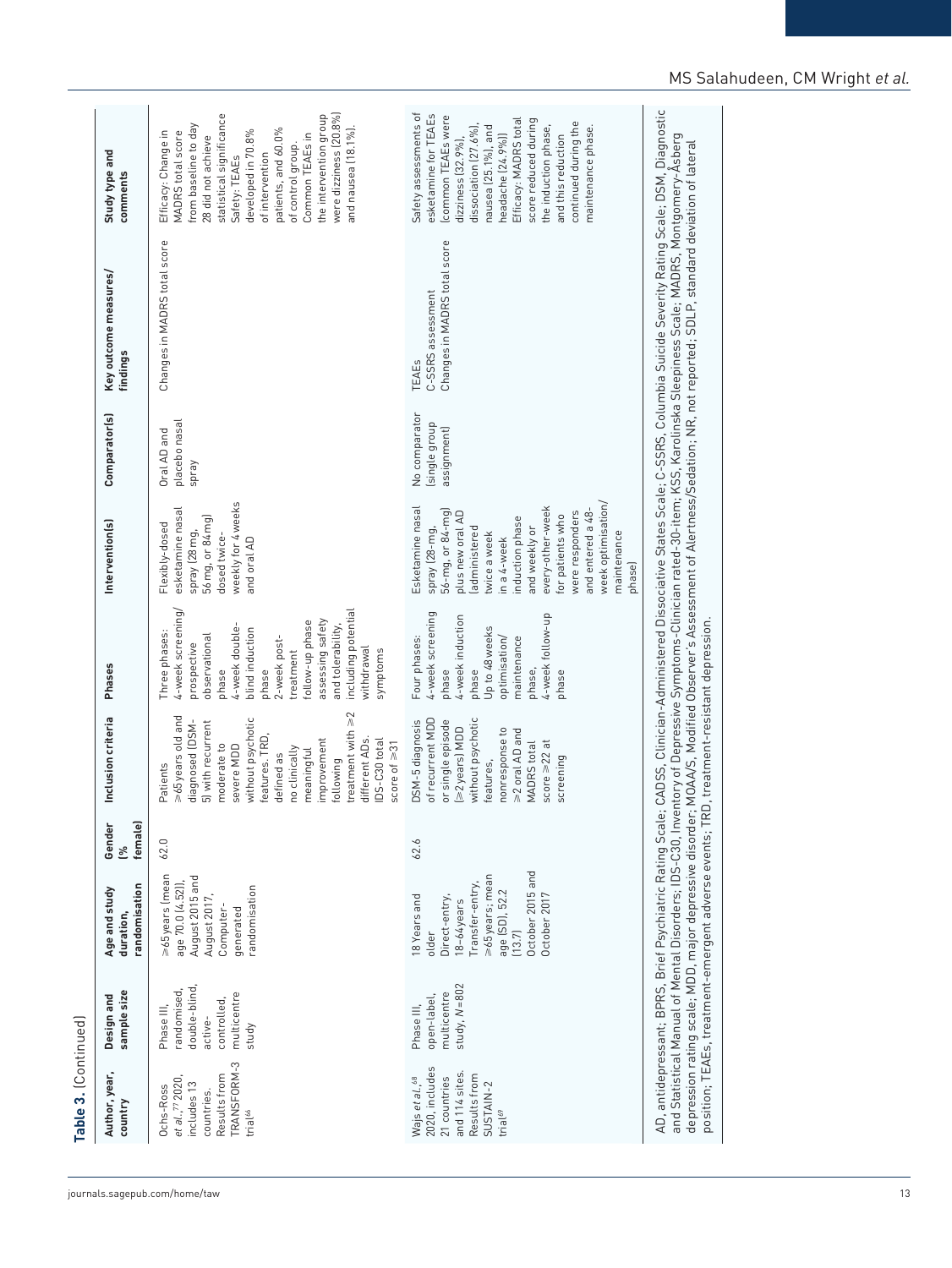(SE 2.13,  $p < 0.001$ ) for the 84mg dose. Moreover, the authors confirmed that there was evidence of sustained improvement on the Generalised Anxiety Disorder scale during the open-label phase, which lasted up to 9weeks. Though the sample size was limited (only 67 participants were included in the efficacy and safety analyses) and the study duration was reasonably short, these data also suggest there is a beneficial effect of esketamine on anxiety symptoms.

With additional participants to those in the paper by Daly *et al*., in the full SYNAPSE trial the double-blind phase showed a decrease in depressive symptoms with varying doses of esketamine (14mg, 28mg, 56mg and 84mg) at 2h, 24h, 8days, and 15days from baseline when compared with placebo (plus an oral antidepressant).<sup>4,10</sup> The trial included four parts: screening, doubleblind treatment (two 1-week periods), optional open-label treatment, and post-treatment follow up. This dose-response study imparts further information about safety and tolerability when exposed to several fixed doses of short-term esketamine. However, the open-label phase (optional for those who completed the doubleblind phase) response rate on day 74 showed 65% of participants achieved a  $\geq 50\%$  decrease in MADRS score whereas 32% had achieved a MADRS total score of  $\leq 10$  on day 74, suggesting 'no to mild depression'. When compared with placebo, a large decrease in MADRS total score was seen with the  $84 \text{ mg}$  dose  $[-9.0 \ (2.13)]$ ,  $p < 0.001$ ]. However, the 28 mg dose [-4.2 (2.09),  $p=0.02$ ] elicited a lower response. During the 8-week follow-up phase, results indicated that 56% of participants consistently exhibited a  $\geq$ 50% reduction in MADRS total score.

## **Phase III studies**

The FDA application was approved based on five phaseIII trials in patients with TRD.54–56,64–69 Of these, three studies<sup>54–56,64,65,66</sup> were for short-term use, one on withdrawal maintenance of effect,  $31,67$ and one on long-term safety.68,69 Another ongoing, long-term (5-year) safety (phaseIII) continuation trial (SUSTAIN-3) is intended to determine treatment-emergent adverse events (TEAE) in patients aged 18 years and above.<sup>70</sup> In the majority of the phaseIII trials, TRD was defined as nonresponse  $(\leq 25\%$  improvement according to clinical judgement) to more than two oral antidepressants

managing depression at a therapeutic dose for at least a 6-week period. The FDA reported that, across the phaseIII trials, around 33–40% of randomised patients had a failed therapy using  $\geq 4$ antidepressant medications.26

The overall findings demonstrated that treatment with intranasal esketamine in combination with a new oral antidepressant was more effective than placebo plus an oral antidepressant, and associated with a rapid reduction of depressive symptoms and delayed time to relapse from symptoms of depression.76,78 Consistent with the short-term esketamine studies, the long-term safety study showed that the esketamine doses studied were generally well tolerated, with no new safety concerns with dosing up to 52 weeks.<sup>68</sup> A phase III study by Popova *et al*.76 demonstrated a rapid (within 24–48h) improvement in depressive symptoms with esketamine nasal spray in combination with an oral antidepressant compared with placebo plus an antidepressant, in 223 adult patients with TRD. Partly because the effect size was relatively small (difference of least squares means for MADRS of –4 after 28days), it is questionable whether efficacy was truly demonstrated.

In three similarly designed, short-term use trials, TRANSFORM-1,64,65 and TRANSFORM-2 were conducted in patients aged  $18-64$  years,  $54-56$ whereas TRANSFORM-3 was conducted in patients aged 65 years and older.<sup>66</sup> Among these trials, dosing of esketamine (4-week randomised, placebo-controlled phase) was undertaken only after a 4-week prospective screening and observational phase, where patients remained on the same oral antidepressants in order to develop an additional failure of non-response (defined as  $\leq$ 25% improvement in the MADRS total score). The MADRS total score at week 4 was assessed as the primary efficacy outcome measure in all three trials. The majority of the patients in TRANSFORM-1 and -254–56,64 achieved a clinical response (at least 50% decrease in the MADRS total score from baseline) but not clinical remission (MADRS  $\leq 12$ ) at 4 weeks. A larger proportion of older patients in the esketamine arm of the TRANSFORM-3 trial also achieved clinical response (23.6% *versus* 12.3%) and clinical remission (15.3% *versus* 6.2%) compared with placebo.66 Using the minimal data from two phase III trials (TRANSFORM 1 and 2), a meta-analysis was performed and the findings favoured greater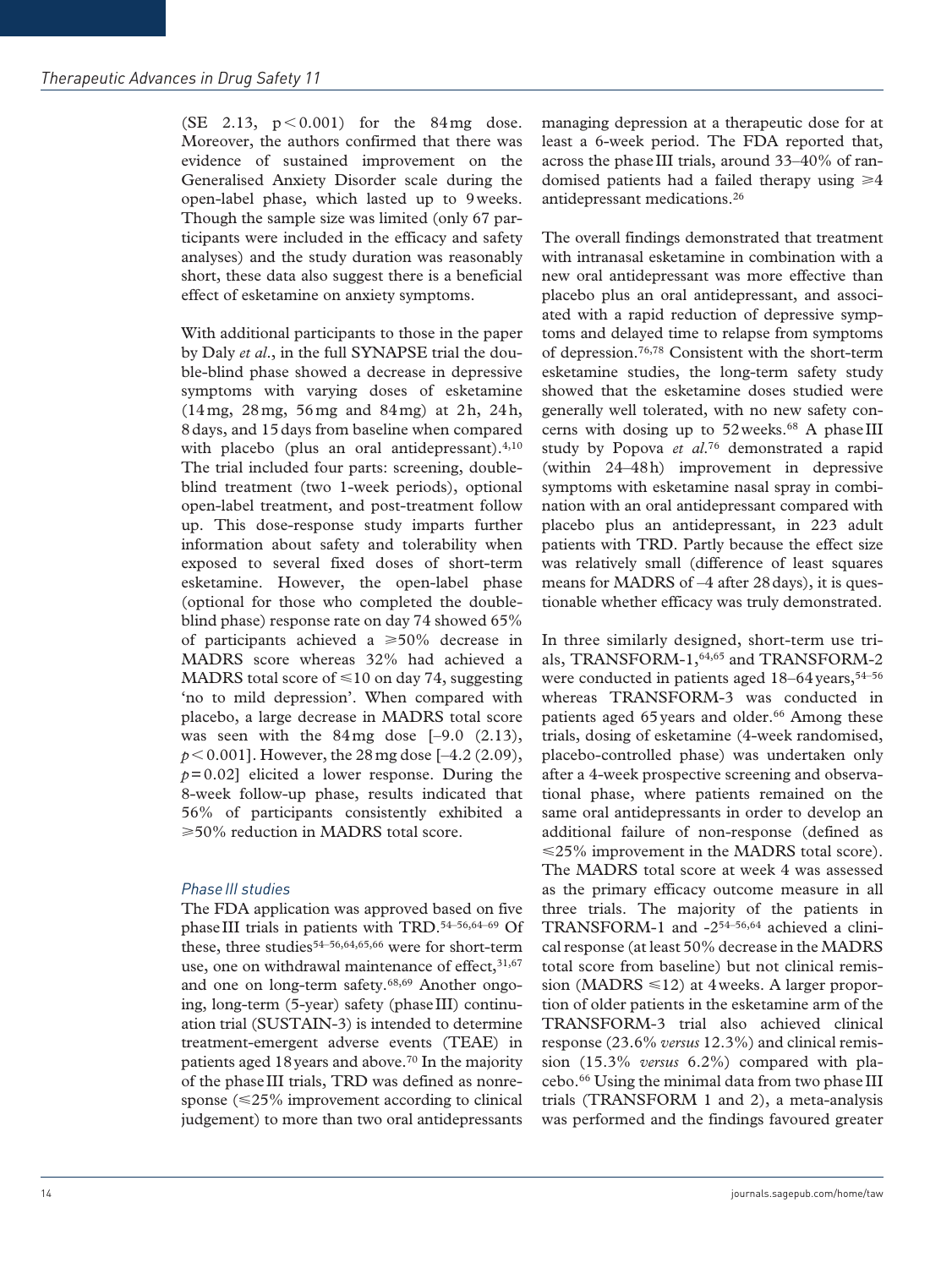improvement in MADRS score for esketamine plus an antidepressant, compared with placebo plus antidepressant (mean difference: –3.84; 95% CI:  $-6.29$ ,  $-1.39$ ).<sup>79</sup> The minimum clinically important difference (MCID) estimates for MADRS varied from 1.6 to 1.9.80,81

Another randomised withdrawal trial was designed to assess primarily relapse prevention  $(SUSTAIN-1)^{31,67}$  by recruiting patients either from two other phase III trials (TRANSFORM-1 or -2) or direct entry to the trial from patients who met the same inclusion and screening criteria. The trial involved a 4-week induction period during which patients received twice-weekly intranasal esketamine (56mg or 84mg) in combination with a newly-initiated oral antidepressant. This was continued with a 12-week optimisation phase for responders (receiving the same dose of esketamine plus newly-initiated oral antidepressant) with less frequent esketamine dosing, followed by a 48-week maintenance phase. During the maintenance phase, patients who were stable remitters (MADRS score  $\leq 12$  in weeks 12–16) or stable responders  $(\geq 50\%$  reduction in MADRS score from baseline but without achieving remission) were separately randomised to either continue with esketamine nasal spray plus oral antidepressant at the same dose, or switch to placebo plus an oral antidepressant. The primary outcome was time-to-relapse in patients with stable remission, and the key secondary outcome was the time to relapse in patients with stable response.31,67 There was a decrease in risk of relapse by 51% among patients (receiving esketamine and antidepressant) who achieved stable remission and 70% risk reduction among those who achieved a stable response compared with the antidepressant and placebo group.<sup>31</sup>

## **Safety**

The most commonly observed adverse reactions (incidence greater than 5% and at least twice that of placebo plus oral antidepressants) from esketamine are dizziness, sedation, nausea, vertigo, anxiety, hypoesthesia, lethargy, vomiting, hypertension and 'feeling drunk'.57 Intranasal esketamine was associated with a transient 7–9mm Hg increase in systolic blood pressure and 4–6mm Hg increase in diastolic blood pressure, both of which peaked at 40min post-dose and returned to baseline within 2h.11 The highest mean increases from baseline

during both study periods (two periods each of 1week) were observed in the 84-mg esketamine group.4 Notably, a small subset of treated patients (8–17%) reported clinically significant hypertension, within a range of 40mm Hg increase in systolic blood pressure and/or 25mm Hg diastolic blood pressure.11 Suicidal thoughts were found to be decreased significantly with an esketamine 84mg dose at 4h, but not at 24h or 25 days.<sup>62</sup> In terms of pharmacodynamic drug–drug interactions, central nervous system depressants (benzodiazepines, opioids, alcohol) may increase sedation, while psychostimulants (amphetamines, modafinil, methylphenidate, armodafinil) and monoamine oxidase inhibitors (selegiline, phenelzine) may induce hypertension.<sup>11</sup>

An open-label, long-term, multicentre trial of esketamine (SUSTAIN-2)<sup>68,69</sup> was intended primarily to evaluate the long-term safety of esketamine in 603 patients who had responded during a 4-week induction phase. The trial consisted of a 4-week screening phase, 4-week induction phase, 48-week maintenance phase (responders in induction phase only), and a 4-week follow-up phase to determine TEAEs. At least one TEAE was reported among 86% of the study participants during the maintenance phase, most of which occurred on dosing days and resolved on the same day. A total of 68 serious TEAEs were reported among 55 (6.9%) patients, in addition to two reported deaths during the maintenance phase; one due to acute cardiac and respiratory failure and the other due to suicide.68 The investigators claimed that both deaths were considered either doubtfully related, or not related, to esketamine. A total of 10% of participants discontinued the use of esketamine due to TEAEs, where 6.8% withdrew from treatment during the induction phase and 3.8% in the maintenance phase; indicating the dose was tolerable and without reports of new safety concerns.68,69 Another phaseIII trial reported that the adverse effects (dissociation, vertigo, dysgeusia, dizziness and nausea) appeared shortly after dosing and settled by 1.5h post-dosing.76

Caution is warranted if driving after receiving esketamine, given the potential for dissociative and sedative side effects.<sup>26</sup> In a small, doubleblinded, randomised phase I study (*n*=24), investigators found no significant difference in driving performance measured by the weaving of a car 8h after administering intranasal esketamine (84mg)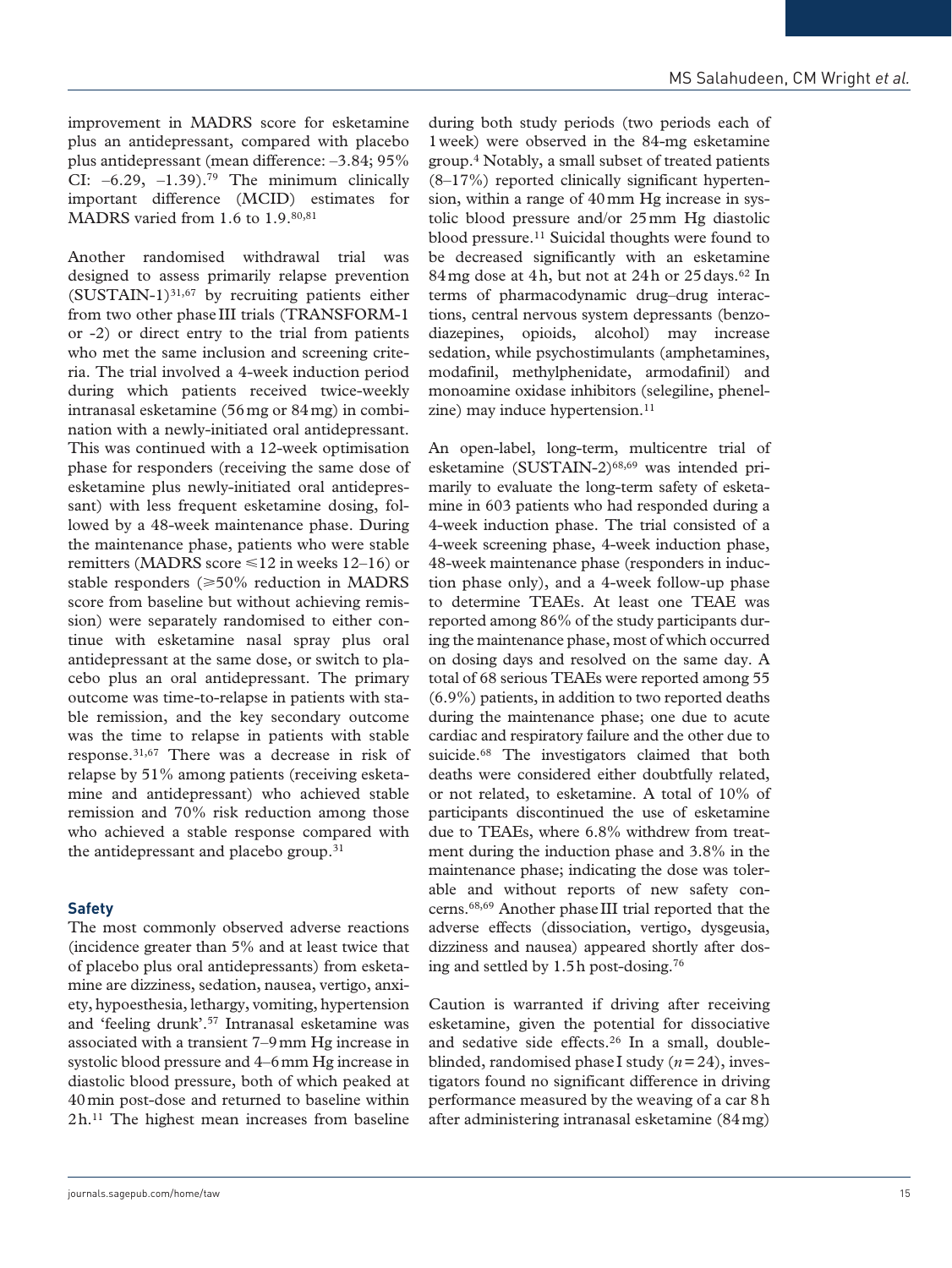in healthy participants (both male and female).75 Mirtazapine (oral, 30mg) was used as a positive control, and it showed a significant detrimental impact on driving.<sup>75</sup> From the aforementioned study, the generalisability of driving performance to chronic esketamine users is questionable; further information closer to dosing time would also be useful. Another double-blinded crossover study is evaluating the human abuse potential of intranasal esketamine doses 84mg and 112mg compared with racemic IV ketamine in nondependent, recreational polydrug users, assessed by a change in abuse potential based on a Visual Analogue Scale.82 The study is also measuring pharmacokinetic parameters as secondary outcomes ( $T_{\text{max}}$ , AUC, half-life, clearance, volume of distribution and  $C_{\text{max}}$ ).<sup>82</sup>

The opioid properties of esketamine need to be further assessed when considering how best to use it safely.83 In a rodent pain study, Pacheco *et al*. reported that ketamine exerts a central antinociceptive effect through the endogenous release of opioids that act on the  $\mu$  and  $\delta$  (but not the κ) receptors.<sup>84</sup> However, ketamine tends to reduce the risk of tolerance with opioids and, at anaesthetic doses, it further reduces post-surgery opioid use, likely through its NMDA antagonism effects.85,86 Because of the addictive potential through endogenous opioid release, use of esketamine in real-world settings needs close monitoring and further evaluation to assess and prevent drug abuse or misuse. After administration of intranasal esketamine, patients can rapidly experience significant dissociation and sedation, which may contribute to abuse. There are currently limited long-term safety data and there are no published data on the risk of abuse or misuse for esketamine, when used in the treatment of depression.

#### **Relevance to patient care and clinical practice**

Among long-term studies, a higher proportion of patients responded to treatment doses of 84mg, and about one-third of patients responded to 56mg, with doses administered either weekly or fortnightly.87 The overall results from different trials show that intranasal esketamine reduces suicidal risk and symptoms of depression, as measured through a reduced MADRS score.<sup>56,68,77</sup> Clinical trials indicate that the use of intranasal

esketamine in the geriatric population is safe and effective.77 However, with insufficient data, the dose adjustments for patients with hepatic or renal impairment remain unknown. Currently, the use of intranasal esketamine has been not studied in people less than 18years of age, or among pregnant or lactating women. The product information states it should not be used in pregnancy or breastfeeding.<sup>11</sup> Furthermore, esketamine is contraindicated for use in patients with aneurysmal vascular disease, arteriovenous malformation, a history of intracerebral haemorrhage or hypersensitivity.11 A Canadian Health Technology Assessment mentioned the off-label potential of esketamine for treating MDD with imminent risk of suicide and treatment-resistant bipolar depression, in addition to its intended use for unipolar TRD, although to date there are no available RCT data.88

Though esketamine is available in a convenient dosage form (nasal spray), the FDA requires it to be administered under direct supervision by a healthcare professional, with monitoring afterwards. This could potentially challenge the accessibility of therapy and might require repeat visits to the clinic on a weekly/fortnightly basis. If longterm or short-term use of esketamine is associated with driving impairment, then patients might find it challenging to visit the clinic subject to limited public transportation. Policies should be made to ensure patients do not self-administer if the medication is available through a pharmacy, and there should be provision for supervision with each patient.

The practice relevance of duration and frequency of intranasal esketamine use is not fully understood. Considering the rapid relapse and potential suicide risk in TRD, it is difficult to know what to recommend to clinicians regarding whether they should continue to use the agent beyond an acute course, for how long and in which patients, and how the therapy should be ceased. The similar pharmacological profile to ketamine and therefore potential for abuse and misuse means that, while efficacy and effectiveness are of course important, facilitating the appropriate cessation of treatment also warrants consideration. This has been discussed by the FDA and remains an important issue.<sup>57</sup> Concerns have been raised about both the opioid properties of esketamine and the possible risk imposed by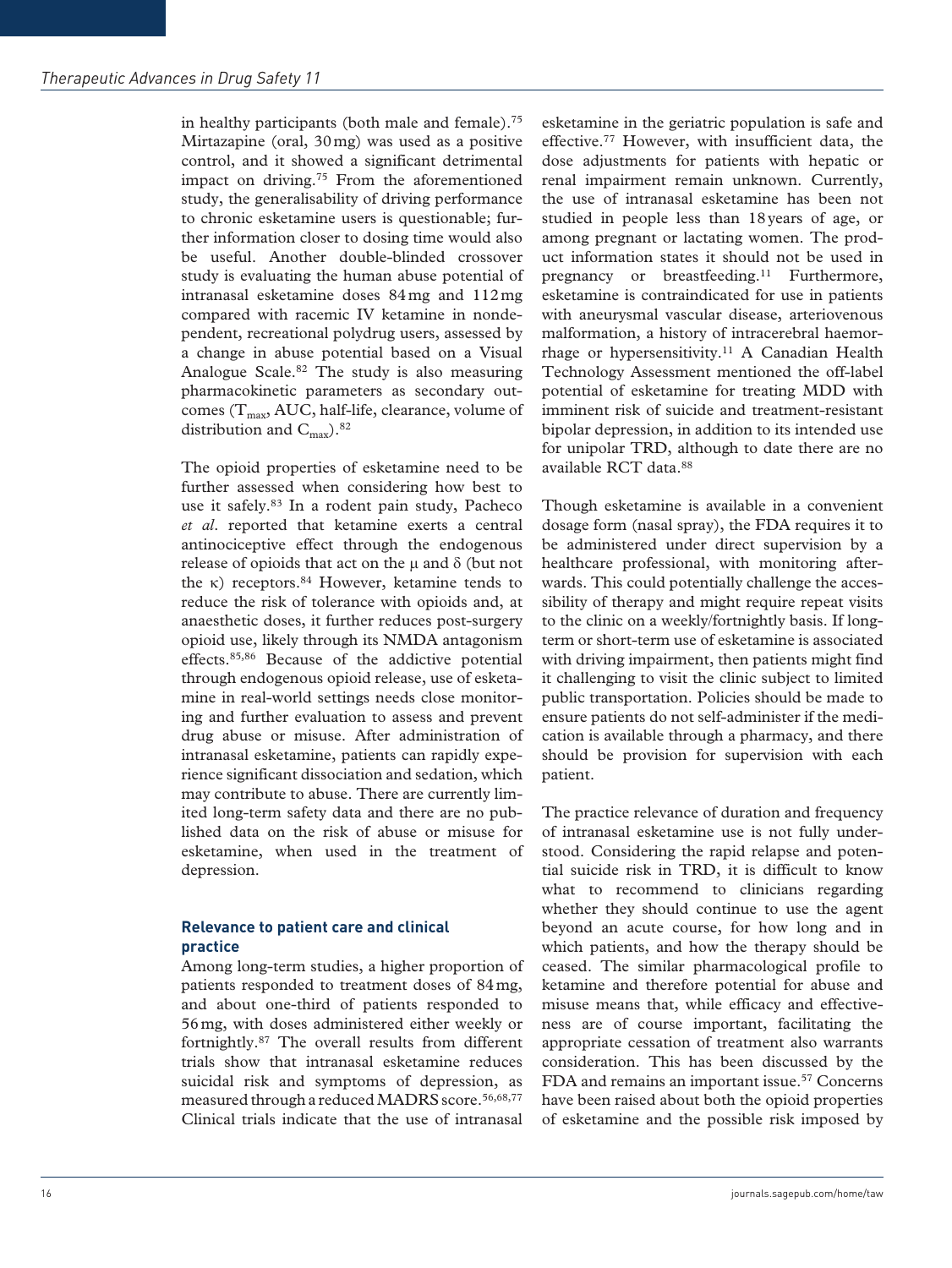the reliance induced by rapid symptom relief followed by rapid relapse.<sup>83,89</sup>

Commonly, for MDD, the initial treatment may show a lack of effect or may cause intolerable side effects and switching to an alternative therapy is common.90 Therefore, conducting a trial might require dose adjustments of antidepressant and approximately 6–12weeks to assess response. It is challenging for a patient to remain on antidepressant therapy long enough for an adequate trial, especially if some side effects or symptoms are incapacitating. Consequently, the definition of TRD is challenging because it includes not only the number of unique treatments undertaken but also whether the length of each medication trial was adequate to observe a clinical response.

Ongoing research with arketamine (R-ketamine) will also influence the future place of esketamine in clinical practice. A number of animal studies have now indicated that arketamine has more potent and longer-lasting antidepressant effects than esketamine, with less psychotomimetic side effects.15,91–94

Recently, a small open-label pilot study of arketamine produced positive results.95 Seven female subjects with TRD received a single intravenous infusion of arketamine (0.5mg/kg). The mean MADRS dropped from 30.7 before infusion to 10.4 after 1day (mean difference: –20.3; 95% CI:  $-13.6, -27.0, p < 0.001$ , and dissociation was nearly absent. The mean difference in MADRS at 7days was still 16.7. Human studies have also indicated that arketamine does not have psychotic effects and produces a state of relaxation, while esketamine has more dissociative effects.96 The slower elimination of arketamine, with a clearance approximately one-half that of esketamine and racemic ketamine, <sup>97</sup> may also be advantageous.

In addition, S-norketamine, the active metabolite of esketamine, appears to have similar antidepressant potency to the parent drug, with less potential for psychotomimetic side effects, presumably because of less activity on NMDA receptors.<sup>98,99</sup> It can activate BDNF and mTORC1, independently of AMPA receptors.<sup>98</sup>

## **Conclusion**

For TRD, intranasal esketamine signifies an easier method of administration than IV administration of ketamine, with a rapid onset of action, reasonable bioavailability, and being more practical and less resource-demanding. However, the requirement for observed administration and post-dose monitoring introduces some implementation challenges. The findings from phase III trials illustrate that esketamine is promising among patients with TRD for symptom improvement and achieving clinical response. However, the current evidence provided by efficacy-related studies is sparse, especially in terms of dose-titration (e.g. if response wanes over time) and longterm safety and effectiveness.

Schatzberg highlighted that the FDA application included a drug relapse/discontinuation trial in the approval process,<sup>31</sup> which he described as a 'somewhat unusual' approach to demonstrate proof of efficacy.83 As noted above, in that study, patients whose depression achieved stable remission or stable response after 16weeks of initial treatment with esketamine nasal spray and an antidepressant had a significantly delayed time to relapse with continued treatment with intermittently administered esketamine plus an oral antidepressant, compared with those treated with oral antidepressant plus placebo nasal spray.<sup>31</sup> Similar concerns have been raised by others, along with the issues of the definition of TRD used to include patients in the trials and that the participants were not required to have failed psychotherapy.100,101

TRD is a debilitating condition, with few treatment options. Further work on intranasal esketamine is needed to further elucidate the potential for abuse, and if, when and how to discontinue treatment, and to clarify cost-effectiveness across health systems deciding to approve its use. Given its rapid effect, it may also be considered as a bridging therapy in the future, while conventional oral antidepressants take effect.<sup>102</sup> As with any new agent, caution should be applied by clinicians and attention paid to the REMS program requirements of the current FDA approval. With these caveats noted, esketamine nasal spray offers an innovative and interesting new option for TRD. Time will tell whether it becomes supplanted by either arketamine or S-norketamine.

#### **Author contributions**

All authors substantially contributed to the planning of the manuscript, critical revision of the draft and final approval of the manuscript.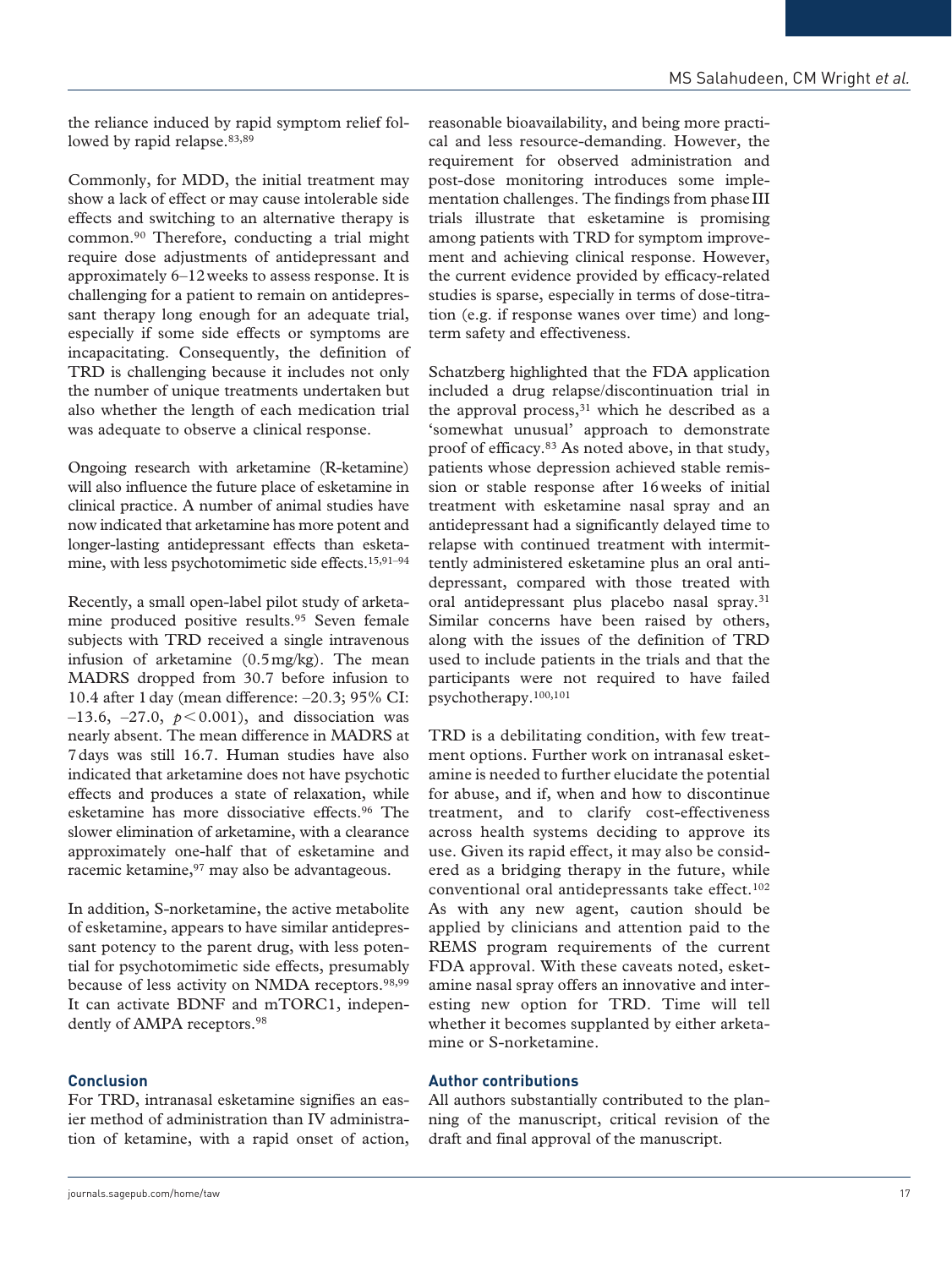#### **Conflict of interest statement**

The authors declare that there is no conflict of interest.

#### **Funding**

The authors received no financial support for the research, authorship, and/or publication of this article.

#### **ORCID iD**

Gregory M Peterson **[https://orcid.org/0000-](https://orcid.org/0000-0002-6764-3882)** [0002-6764-3882](https://orcid.org/0000-0002-6764-3882)

#### **References**

- 1. Lam RW, McIntosh D, Wang J*, et al*. Canadian Network for Mood and Anxiety Treatments (CANMAT) 2016 clinical guidelines for the management of adults with major depressive disorder: section 1. Disease burden and principles of care. *Can J Psychiatry* 2016; 61: 510–523.
- 2. American Psychiatric Association. Diagnostic and statistical manual of mental disorders: diagnostic and statistical manual of mental disorders. 5th ed. Arlington, VA: American Psychiatric Association, 2013.
- 3. Whiteford HA, Degenhardt L, Rehm J*, et al*. Global burden of disease attributable to mental and substance use disorders: findings from the Global Burden of Disease Study 2010. *Lancet* 2013; 382: 1575–1586.
- 4. Daly EJ, Singh JB, Fedgchin M*, et al*. Efficacy and safety of intranasal esketamine adjunctive to oral antidepressant therapy in treatment-resistant depression: a randomized clinical trial. *JAMA Psychiatry* 2018; 75: 139–148.
- 5. Rush AJ, Trivedi MH, Wisniewski SR*, et al*. Acute and longer-term outcomes in depressed outpatients requiring one or several treatment steps: a STAR\*D report. *Am J Psychiatry* 2006; 163: 1905–1917.
- 6. Gaynes BN, Asher G, Gartlehner G*, et al*. Technology assessment program. project ID. PSYT0816. Rockville, MD: Agency for Healthcare Research and Quality, [https://www.cms.gov/Medicare/Coverage/](https://www.cms.gov/Medicare/Coverage/DeterminationProcess/downloads/id105TA.pdf) [DeterminationProcess/downloads/id105TA.pdf](https://www.cms.gov/Medicare/Coverage/DeterminationProcess/downloads/id105TA.pdf) (2018, accessed 6 May 2020).
- 7. Thase ME. Treatment-resistant depression: prevalence, risk factors, and treatment strategies. *J Clin Psychiatry* 2011; 72: e18.
- 8. Conway CR, George MS and Sackeim HA. Toward an evidence-based, operational definition of treatment-resistant depression: when enough is enough. *JAMA Psychiatry* 2017; 74: 9–10.
- 9. Mrazek DA, Hornberger JC, Altar CA*, et al*. A review of the clinical, economic, and societal burden of treatment-resistant depression: 1996- 2013. *Psychiatr Serv* 2014; 65: 977–987.
- 10. Janssen Research & Development, LLC. NCT01998958. A study to evaluate the safety and efficacy of intranasal esketamine in treatment-resistant depression (SYNAPSE). ClinicalTrials.gov. Bethesda, MD: U.S. National Library of Medicine, [https://clinicaltrials.gov/](https://clinicaltrials.gov/ct2/show/NCT01998958) [ct2/show/NCT01998958](https://clinicaltrials.gov/ct2/show/NCT01998958) (2019, accessed 6 May 2020).
- 11. SPRAVATO™ (esketamine) nasal spray. Full prescribing information. [https://www.accessdata.](https://www.accessdata.fda.gov/drugsatfda_docs/label/2019/211243lbl.pdf) [fda.gov/drugsatfda\\_docs/label/2019/211243lbl.](https://www.accessdata.fda.gov/drugsatfda_docs/label/2019/211243lbl.pdf) [pdf](https://www.accessdata.fda.gov/drugsatfda_docs/label/2019/211243lbl.pdf) (2019, accessed 6 May 2020).
- 12. Dang YH, Ma XC, Zhang JC*, et al*. Targeting of NMDA receptors in the treatment of major depression. *Curr Pharm Des* 2014; 20: 5151–5159.
- 13. Moaddel R, Abdrakhmanova G, Kozak J*, et al*. Sub-anesthetic concentrations of (R,S)-ketamine metabolites inhibit acetylcholine-evoked currents in α7 nicotinic acetylcholine receptors. *Eur J Pharmacol* 2013; 698: 228–234.
- 14. Zanos P, Moaddel R, Morris PJ*, et al*. Ketamine and ketamine metabolite pharmacology: insights into therapeutic mechanisms. *Pharmacological Rev* 2018; 70: 621–660.
- 15. Yang C, Shirayama Y, Zhang JC*, et al*. R-ketamine: a rapid-onset and sustained antidepressant without psychotomimetic side effects. *Transl Psychiatry* 2015; 5: e632.
- 16. Duman RS, Aghajanian GK, Sanacora G*, et al*. Synaptic plasticity and depression: new insights from stress and rapid-acting antidepressants. *Nat Med* 2016; 22: 238–249.
- 17. Yang C, Ren Q, Qu Y*, et al*. Mechanistic target of rapamycin-independent antidepressant effects of (R)-ketamine in a social defeat stress model. *Biol Psychiatry* 2018; 83: 18–28.
- 18. Cornwell BR, Salvadore G, Furey M*, et al*. Synaptic potentiation is critical for rapid antidepressant response to ketamine in treatmentresistant major depression. *Biol Psychiatry* 2012; 72: 555–561.
- 19. Moylan S, Maes M, Wray NR*, et al*. The neuroprogressive nature of major depressive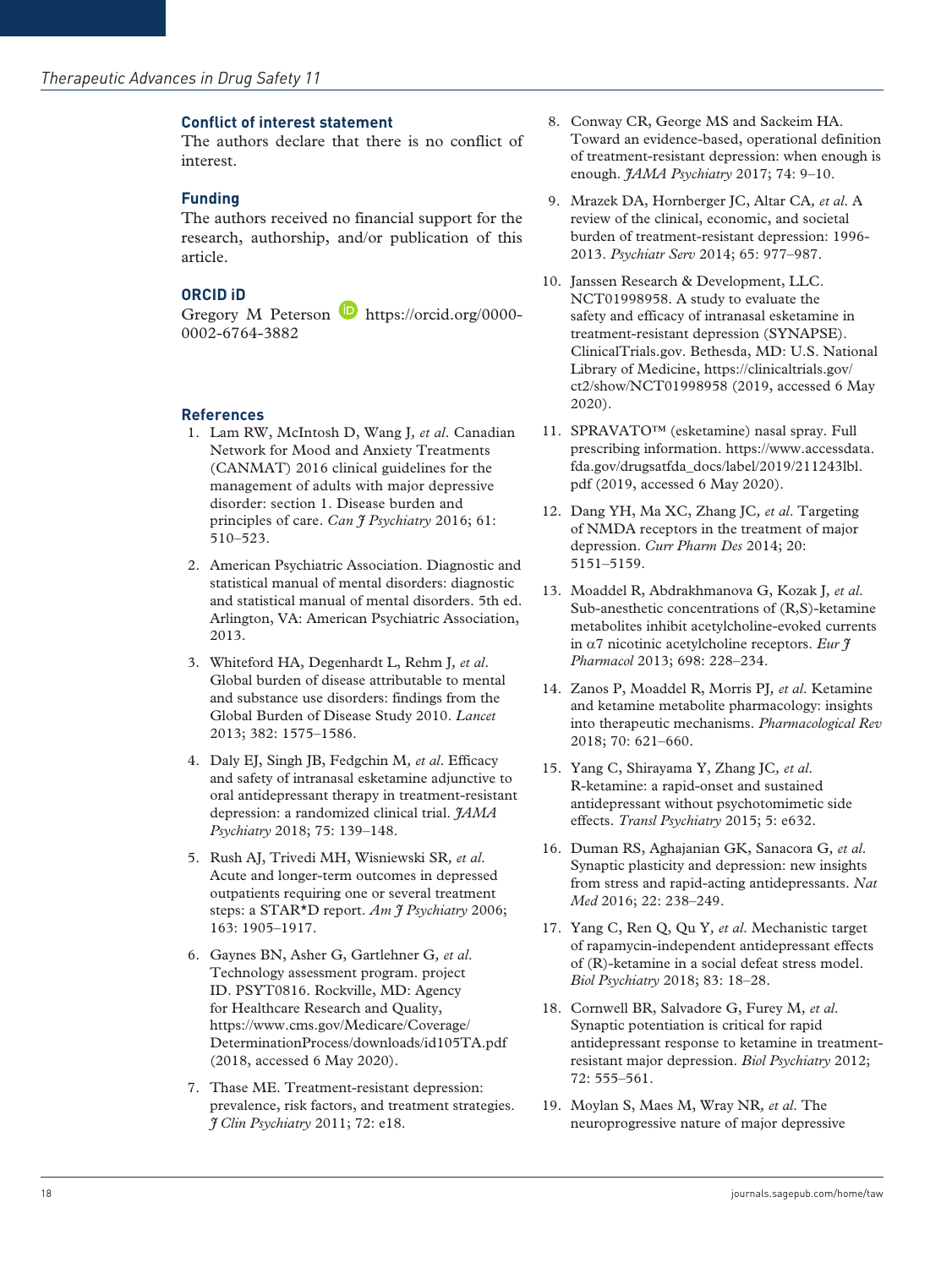disorder: pathways to disease evolution and resistance, and therapeutic implications. *Mol Psychiatry* 2013; 18: 595–606.

- 20. Zanos P and Gould TD. Intracellular signaling pathways involved in (S)- and (R)-Ketamine antidepressant actions. *Biol Psychiatry* 2018; 83:  $2 - 4$ .
- 21. Ignacio ZM, Reus GZ, Arent CO*, et al*. New perspectives on the involvement of mTOR in depression as well as in the action of antidepressant drugs. *Br J Clin Pharmacol* 2016; 82: 1280–1290.
- 22. Li N, Lee B, Liu R-J*, et al*. mTOR-dependent synapse formation underlies the rapid antidepressant effects of NMDA antagonists. *Science* 2010; 329: 959.
- 23. Koike H, Iijima M and Chaki S. Involvement of the mammalian target of rapamycin signaling in the antidepressant-like effect of group II metabotropic glutamate receptor antagonists. *Neuropharmacology* 2011; 61: 1419–1423.
- 24. Zhou W, Wang N, Yang C*, et al*. Ketamineinduced antidepressant effects are associated with AMPA receptors-mediated upregulation of mTOR and BDNF in rat hippocampus and prefrontal cortex. *Eur Psychiatry* 2014; 29: 419–423.
- 25. Abdallah CG, Averill LA, Gueorguieva R*, et al*. Modulation of the antidepressant effects of ketamine by the mTORC1 inhibitor rapamycin. *Neuropsychopharmacology* 2020; 45: 990–997.
- 26. Center for Drug Evalulation and Research. FDA briefing document: Psychopharmacologic Drugs Advisory Committee (PDAC) and Drug Safety and Risk Management (DSaRM) Advisory Committee Meeting. Silver Spring, MD: U.S. Food and Drug Administration (FDA), [https://](https://www.fda.gov/media/121376/download) [www.fda.gov/media/121376/download](https://www.fda.gov/media/121376/download) (2019, accessed 6 May 2020).
- 27. Fanta S, Kinnunen M, Backman JT*, et al*. Population pharmacokinetics of S-ketamine and norketamine in healthy volunteers after intravenous and oral dosing. *Eur J Clin Pharmacol* 2015; 71: 441–447.
- 28. Peltoniemi MA, Saari TI, Hagelberg NM*, et al*. Rifampicin has a profound effect on the pharmacokinetics of oral S-ketamine and less on intravenous S-ketamine. *Basic Clin Pharmacol Toxicol* 2012; 111: 325–332.
- 29. Yanagihara Y, Ohtani M, Kariya S*, et al*. Plasma concentration profiles of ketamine and norketamine after administration of various ketamine preparations to healthy Japanese

volunteers. *Biopharm Drug Dispos* 2003; 24: 37–43.

- 30. Targum SD, Daly E, Fedgchin M*, et al*. Comparability of blinded remote and site-based assessments of response to adjunctive esketamine or placebo nasal spray in patients with treatment resistant depression. *J Psychiatr Res* 2019; 111: 68–73.
- 31. Daly EJ, Trivedi MH, Janik A*, et al*. Efficacy of esketamine nasal spray plus oral antidepressant treatment for relapse prevention in patients with treatment-resistant depression: a randomized clinical trial. *JAMA Psychiatry* 2019; 76: 893–903.
- 32. Thorne RG, Emory CR, Ala TA*, et al*. Quantitative analysis of the olfactory pathway for drug delivery to the brain. *Brain Res* 1995; 692: 278–282.
- 33. Thorne RG, Pronk GJ, Padmanabhan V*, et al*. Delivery of insulin-like growth factor-I to the rat brain and spinal cord along olfactory and trigeminal pathways following intranasal administration. *Neuroscience* 2004; 127: 481–496.
- 34. Balin BJ, Broadwell RD, Salcman M*, et al*. Avenues for entry of peripherally administered protein to the central nervous system in mouse, rat, and squirrel monkey. *J Comp Neurol* 1986; 251: 260–280.
- 35. Noppers I, Olofsen E, Niesters M*, et al*. Effect of rifampicin on S-ketamine and S-norketamine plasma concentrations in healthy volunteers after intravenous S-ketamine administration. *Anesthesiology* 2011; 114: 1435–1445.
- 36. Ashraf MW, Peltoniemi MA, Olkkola KT*, et al*. Semimechanistic population pharmacokinetic model to predict the drug-drug interaction between S-ketamine and ticlopidine in healthy human volunteers. *CPT Pharmacometrics Syst Pharmaco* 2018; 7: 687–697.
- 37. Janssen Research & Development. Advisory Committee Briefing Document: Esketamine Nasal Spray for Patients with Treatment-resistant Depression, JNJ-54135419 (esketamine). 2019.
- 38. Papadimitropoulou K, Vossen C, Karabis A*, et al*. Comparative efficacy and tolerability of pharmacological and somatic interventions in adult patients with treatment-resistant depression: a systematic review and network meta-analysis. *Curr Med Res Opin* 2017; 33: 701–711.
- 39. Trivedi RB, Nieuwsma JA and Williams JW Jr. Examination of the utility of psychotherapy for patients with treatment resistant depression: a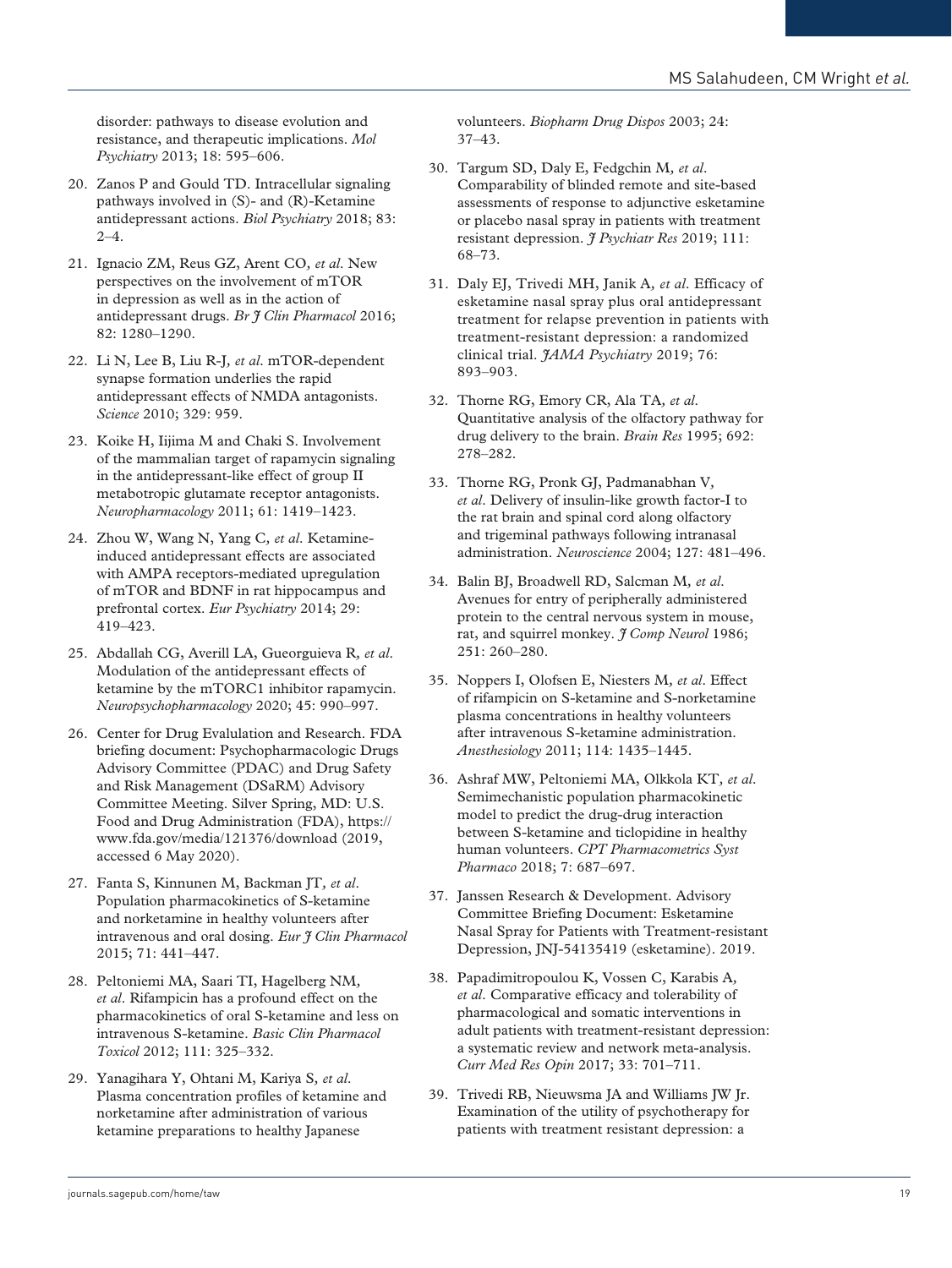systematic review. *I Gen Intern Med* 2011; 26: 643–650.

- 40. Carreno FR and Frazer A. Vagal nerve stimulation for treatment-resistant depression. *Neurotherapeutics* 2017; 14: 716–727.
- 41. Berlim MT, McGirr A, Van den Eynde F*, et al*. Effectiveness and acceptability of deep brain stimulation (DBS) of the subgenual cingulate cortex for treatment-resistant depression: a systematic review and exploratory meta-analysis. *J Affect Disord* 2014; 159: 31–38.
- 42. Kennedy SH, Lam RW, McIntyre RS*, et al*. Canadian Network for Mood and Anxiety Treatments (CANMAT) 2016 clinical guidelines for the management of adults with major depressive disorder: section 3. Pharmacological treatments. *Can J Psychiatry* 2016; 61: 540–560.
- 43. Maddox VH, Godefroi EF and Parcell RF. The synthesis of phencyclidine and other 1-arylcyclohexylamines. *J Med Chem* 1965; 8: 230–235.
- 44. Domino EF. Taming the Ketamine Tiger. *Anesthesiology* 2010; 113: 678–684.
- 45. Fava M, Freeman MP, Flynn M, *et al*. Doubleblind, placebo-controlled, dose-ranging trial of intravenous ketamine as adjunctive therapy in treatment-resistant depression (TRD). *Mol Psychiatry* 2020; 25: 1592–1603.
- 46. Berman RM, Cappiello A, Anand A*, et al*. Antidepressant effects of ketamine in depressed patients. *Biol Psychiatry* 2000; 47: 351–354.
- 47. Krystal JH, Sanacora G and Duman RS. Rapidacting glutamatergic antidepressants: the path to ketamine and beyond. *Biol Psychiatry* 2013; 73: 1133–1141.
- 48. Zarate CA Jr, Singh JB, Carlson PJ*, et al*. A randomized trial of an N-methyl-D-aspartate antagonist in treatment-resistant major depression. *Arch Gen Psychiatry* 2006; 63: 856–864.
- 49. Singh JB, Fedgchin M, Daly EJ*, et al*. A doubleblind, randomized, placebo-controlled, dosefrequency study of intravenous ketamine in patients with treatment-resistant depression. *Am J Psychiatry* 2016; 173: 816–826.
- 50. Li L and Vlisides PE. Ketamine: 50 years of modulating the mind. *Front Hum Neurosci* 2016; 10: 612.
- 51. Peltoniemi MA, Hagelberg NM, Olkkola KT*, et al*. Ketamine: a review of clinical pharmacokinetics and pharmacodynamics in

anesthesia and pain therapy. *Clin Pharmacokinet* 2016; 55: 1059–1077.

- 52. Lapidus KA, Levitch CF, Perez AM*, et al*. A randomized controlled trial of intranasal ketamine in major depressive disorder. *Biol Psychiatry* 2014; 76: 970–976.
- 53. Muller J, Pentyala S, Dilger J*, et al*. Ketamine enantiomers in the rapid and sustained antidepressant effects. *Ther Adv Psychopharmacol* 2016; 6: 185–192.
- 54. Janssen Research & Development, LLC. NCT02418585. A study to evaluate the efficacy, safety, and tolerability of flexible doses of intranasal esketamine plus an oral antidepressant in adult participants with treatment resistant depression (TRANSFORM-2). ClinicalTrials. gov. Bethesda, MD: U.S. National Library of Medicine,<https://clinicaltrials.gov/ct2/show/> NCT02418585 (2018, accessed 6 May 2020).
- 55. Popova V, Daly EJ, Trivedi M*, et al*. Randomized, double-blind study of flexibly-dosed intranasal esketamine plus oral antidepressant vs. active control in treatment-resistant depression. *Eur Neuropsychopharmacol* 2019; 29(Suppl. 1): S35–S36.
- 56. Popova V, Daly E, Trivedi M*, et al*. S111. Randomized, double-blind study of flexibly-dosed intranasal esketamine plus oral antidepressant vs. active control in treatment-resistant depression. *Biol Psychiatry* 2018; 83: S390.
- 57. U.S. Food and Drug Administration. Briefing information for the Feb 12, 2019. *Presented at the joint meeting of the Psychopharmacologic Drugs Advisory Committee (PDAC) and the Drug Safety and Risk Management Advisory Committee (DSaRM), 12 February 2019*, Silver Spring, MD.
- 58. Wilkinson ST, Howard DH and Busch SH. Psychiatric practice patterns and barriers to the adoption of esketamine. *JAMA* 2019; 322: 1039–1040.
- 59. Reuters. J&J prices ketamine-like depression treatment at \$590–\$885 for two doses, [https://www.](https://www.reuters.com/article/us-johnson-johnson-fda-pricing/jj-prices-ketamine-like-depression-treatment-at-590-885-for-two-doses-idUSKCN1QN2AX) [reuters.com/article/us-johnson-johnson-fda-pricing/](https://www.reuters.com/article/us-johnson-johnson-fda-pricing/jj-prices-ketamine-like-depression-treatment-at-590-885-for-two-doses-idUSKCN1QN2AX) [jj-prices-ketamine-like-depression-treatment-at-](https://www.reuters.com/article/us-johnson-johnson-fda-pricing/jj-prices-ketamine-like-depression-treatment-at-590-885-for-two-doses-idUSKCN1QN2AX)[590-885-for-two-doses-idUSKCN1QN2AX](https://www.reuters.com/article/us-johnson-johnson-fda-pricing/jj-prices-ketamine-like-depression-treatment-at-590-885-for-two-doses-idUSKCN1QN2AX) (2019, accessed 6 May 2020).
- 60. Morrison RL, Fedgchin M, Singh J*, et al*. Effect of intranasal esketamine on cognitive functioning in healthy participants: a randomized, double-blind, placebo-controlled study. *Psychopharmacology* 2018; 235: 1107–1119.
- 61. Janssen Research & Development, LLC. NCT02228239. Study to assess the effects of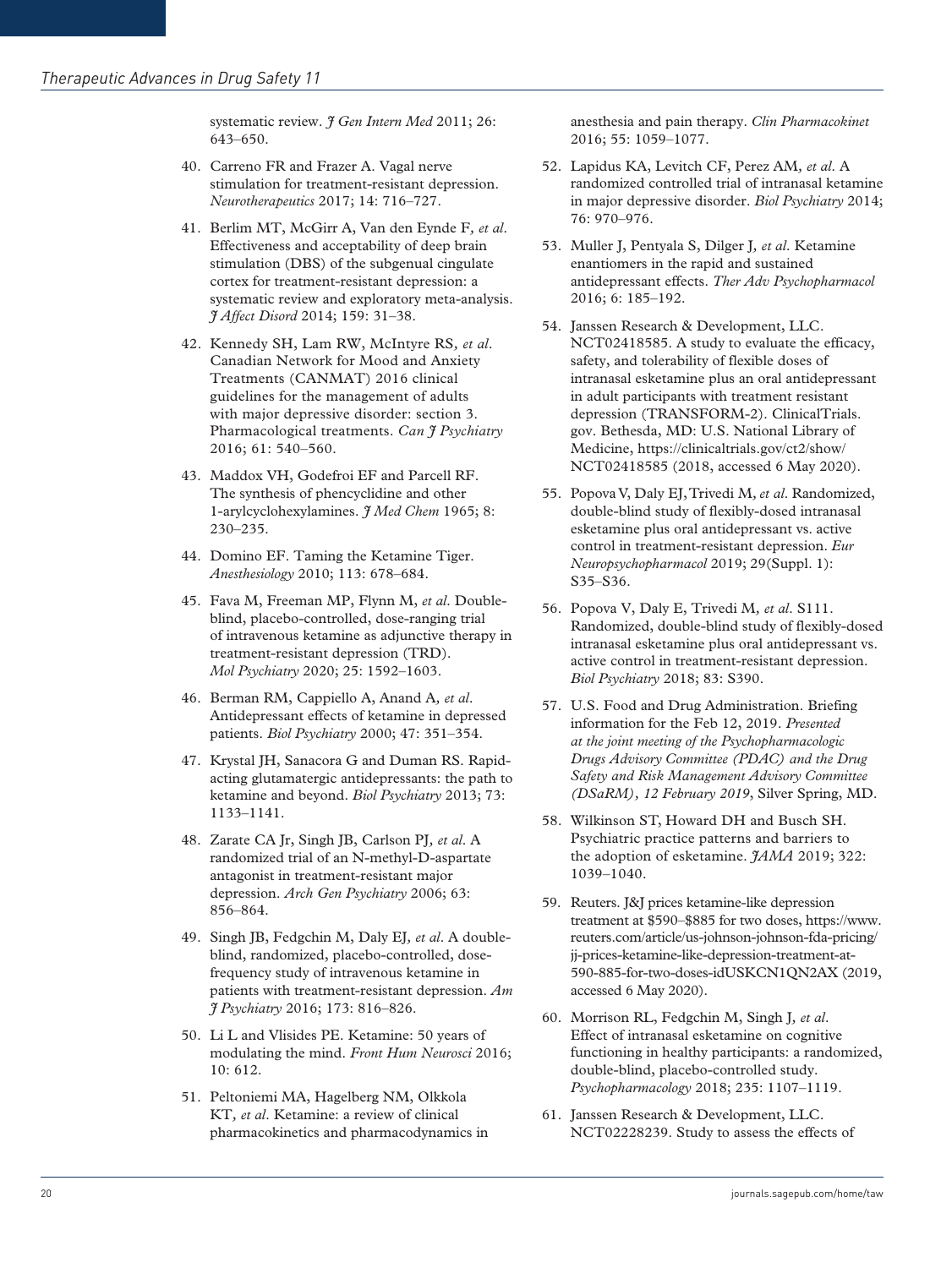esketamine on safety of on-road driving in healthy participants (DRiVESaFe). ClinicalTrials. gov. Bethesda, MD: U.S. National Library of Medicine, [https://clinicaltrials.gov/ct2/show/](https://clinicaltrials.gov/ct2/show/NCT02228239) [NCT02228239](https://clinicaltrials.gov/ct2/show/NCT02228239) (2019, accessed 6 May 2020).

- 62. Canuso CM, Singh JB, Fedgchin M*, et al*. Efficacy and safety of intranasal esketamine for the rapid reduction of symptoms of depression and suicidality in patients at imminent risk for suicide: results of a double-blind, randomized, placebo-controlled Study. *Am J Psychiatry* 2018; 175: 620–630.
- 63. Janssen Research & Development, LLC. NCT02133001. A double-blind study to assess the efficacy and safety of intranasal esketamine for the rapid reduction of the symptoms of major depressive disorder, including suicidal ideation, in participants who are assessed to be at imminent risk for suicide. ClinicalTrials.gov. Bethesda, MD: U.S. National Library of Medicine, [https://](https://clinicaltrials.gov/ct2/show/NCT02133001) [clinicaltrials.gov/ct2/show/NCT02133001](https://clinicaltrials.gov/ct2/show/NCT02133001) (2019, Accessed 6 May 2020).
- 64. Janssen Research & Development, LLC. NCT02417064. A study to evaluate the efficacy, safety, and tolerability of fixed doses of intranasal esketamine plus an oral antidepressant in adult participants with treatment-resistant depression (TRANSFORM-1). ClinicalTrials.gov. Bethesda, MD: U.S. National Library of Medicine, https:// clinicaltrials.gov/ct2/show/NCT02417064 (2019, accessed 6 May 2020).
- 65. Fedgchin M, Trivedi M, Daly EJ*, et al*. Efficacy and safety of fixed-dose esketamine nasal spray combined with a new oral antidepressant in treatment-resistant depression: results of a randomized, double-blind, active-controlled study (TRANSFORM-1). *Int J Neuropsychopharmacol* 2019; 22: 616–630.
- 66. Janssen Research & Development, LLC. NCT02422186. A study to evaluate the efficacy, safety, and tolerability of intranasal esketamine plus an oral antidepressant in elderly participants with treatment-resistant depression (TRANSFORM-3). ClinicalTrials.gov. Bethesda, MD: U.S. National Library of Medicine, [https://](https://clinicaltrials.gov/ct2/show/NCT02422186) [clinicaltrials.gov/ct2/show/NCT02422186](https://clinicaltrials.gov/ct2/show/NCT02422186) (2018, accessed 6 May 2020).
- 67. Janssen Research & Development, LLC. NCT02493868. A study of intranasal esketamine plus an oral antidepressant for relapse prevention in adult participants with treatment-resistant depression (SUSTAIN-1). ClinicalTrials. gov. Bethesda, MD: U.S. National Library of Medicine, [https://clinicaltrials.gov/ct2/show/](https://clinicaltrials.gov/ct2/show/NCT02493868) [NCT02493868](https://clinicaltrials.gov/ct2/show/NCT02493868) (2019, accessed 6 May 2020).
- 68. Wajs E, Aluisio L, Holder R*, et al*. Esketamine nasal spray plus oral antidepressant in patients with treatment-resistant depression: assessment of long-term safety in a phase 3, open-label study (SUSTAIN-2). *J Clin Psychiatry* 2020; 81: 19m12891.
- 69. Janssen Research & Development, LLC. NCT02497287. A long-term, safety and efficacy study of intranasal esketamine in treatment-resistant depression (SUSTAIN-2). ClinicalTrials.gov. Bethesda, MD: U.S. National Library of Medicine, [https://clinicaltrials.gov/](https://clinicaltrials.gov/ct2/show/NCT02497287) [ct2/show/NCT02497287](https://clinicaltrials.gov/ct2/show/NCT02497287) (2019, accessed 6 May 2020).
- 70. Janssen Research & Development, LLC. NCT02782104. A long-term safety study of intranasal esketamine in treatment-resistant depression (SUSTAIN-3). ClinicalTrials. gov. Bethesda, MD: U.S. National Library of Medicine, [https://clinicaltrials.gov/ct2/show/](https://clinicaltrials.gov/ct2/show/NCT02782104) [NCT02782104](https://clinicaltrials.gov/ct2/show/NCT02782104) (2019, accessed 6 May 2020).
- 71. Janssen Research & Development, LLC. NCT03039192. A study of the efficacy and safety of intranasal esketamine in the rapid reduction of symptoms of major depressive disorder, in adult at imminent risk for suicide (Aspire I). ClinicalTrials.gov. Bethesda, MD: U.S. National Library of Medicine, [https://clinicaltrials.gov/](https://clinicaltrials.gov/ct2/show/NCT03039192) [ct2/show/NCT03039192](https://clinicaltrials.gov/ct2/show/NCT03039192) (2019, accessed 6 May 2020).
- 72. Janssen Research & Development, LLC. NCT03097133. A Study to Evaluate the Efficacy and Safety of Intranasal Esketamine in Addition to Comprehensive Standard of Care for the Rapid Reduction of the Symptoms of Major Depressive Disorder, Including Suicidal Ideation, in Adult Participants Assessed to be at Imminent Risk for Suicide (Aspire II). ClinicalTrials.gov. Bethesda, MD: U.S. National Library of Medicine, [https://](https://clinicaltrials.gov/ct2/show/NCT03097133) [clinicaltrials.gov/ct2/show/NCT03097133](https://clinicaltrials.gov/ct2/show/NCT03097133) (2019, accessed 6 May 2020).
- 73. Janssen Research & Development, LLC. NCT03434041. A study to evaluate the efficacy, pharmacokinetics, safety and tolerability of flexible doses of intranasal esketamine plus an oral antidepressant in adult participants with treatment-resistant depression. ClinicalTrials. gov. Bethesda, MD: U.S. National Library of Medicine, [https://clinicaltrials.gov/ct2/show/](https://clinicaltrials.gov/ct2/show/NCT03434041) [NCT03434041](https://clinicaltrials.gov/ct2/show/NCT03434041) (2019, accessed 6 May 2020).
- 74. Janssen Research & Development, LLC. NCT02918318. A study to evaluate the efficacy, safety and tolerability of fixed doses of intranasal esketamine in japanese participants with treatment resistant depression. ClinicalTrials.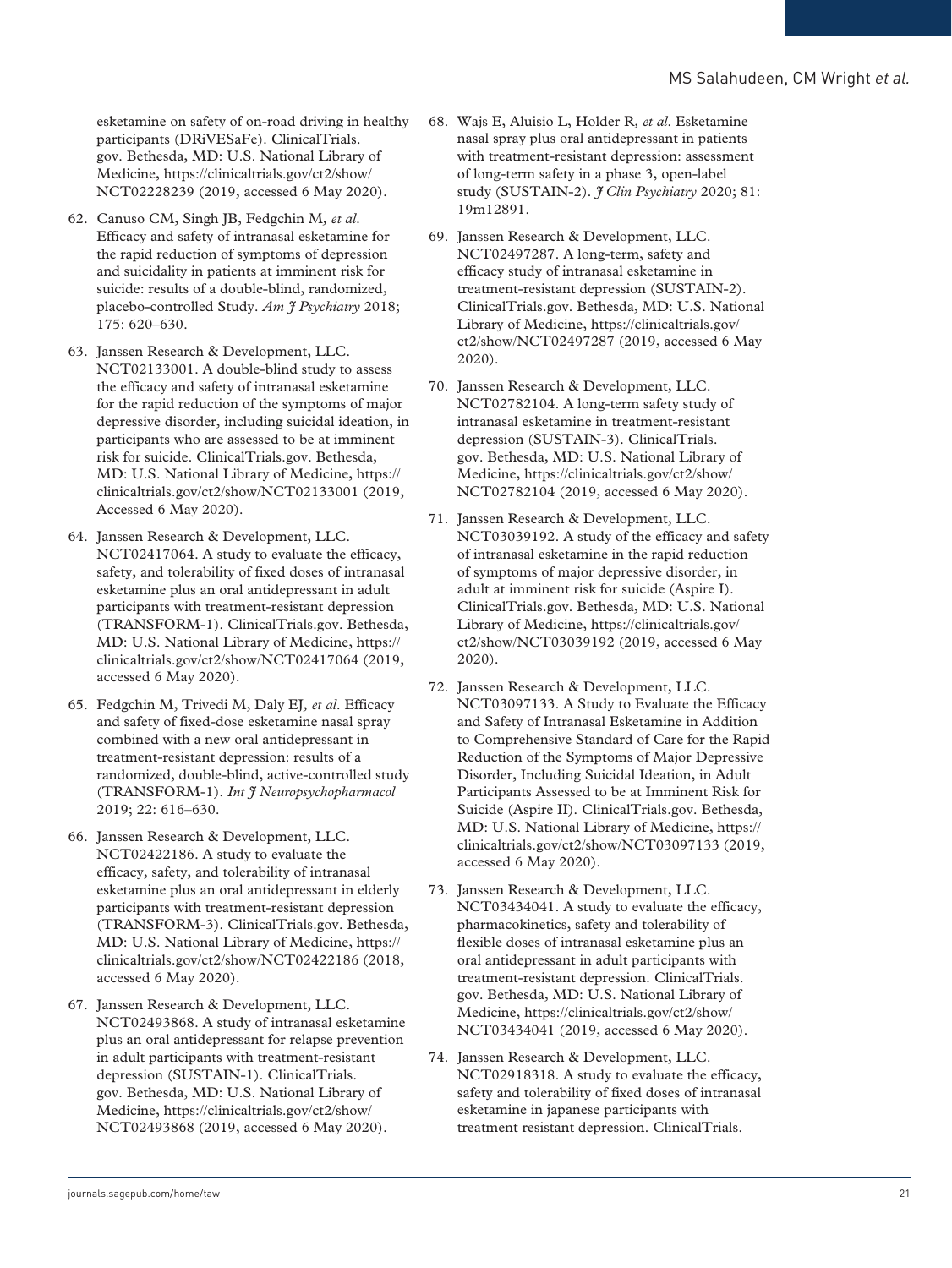gov. Bethesda, MD: U.S. National Library of Medicine, [https://clinicaltrials.gov/ct2/show/](https://clinicaltrials.gov/ct2/show/NCT02918318) [NCT02918318](https://clinicaltrials.gov/ct2/show/NCT02918318) (2019, accessed 6 May 2020).

- 75. van de Loo A, Bervoets AC, Mooren L*, et al*. The effects of intranasal esketamine (84 mg) and oral mirtazapine (30 mg) on on-road driving performance: a double-blind, placebocontrolled study. *Psychopharmacology* 2017; 234: 3175–3183.
- 76. Popova V, Daly EJ, Trivedi M*, et al*. Efficacy and safety of flexibly dosed esketamine nasal spray combined with a newly initiated oral antidepressant in treatment-resistant depression: a randomized double-blind active-controlled study. *Am J Psychiatry* 2019; 176: 428–438.
- 77. Ochs-Ross R, Daly EJ, Zhang Y*, et al*. Efficacy and safety of intranasal esketamine plus an oral antidepressant in elderly patients with treatmentresistant depression - TRANSFORM-3. *Am J Geriatr Psychiatry* 2020; 28: 121–141.
- 78. Daly E, Trivedi M, Janik A*, et al*. A Randomized withdrawal, double-blind, multicenter study of esketamine nasal spray plus an oral antidepressant for relapse prevention in treatment-resistant depression. *Presented at the Annual Meeting of the American Society of Clinical Psychopharmacology (ASCP)*, 29 May–1 June 2018, Miami.
- 79. Institute for Clinical and Economic Review. Esketamine for the treatment of treatmentresistant depression: effectiveness and value. Evidence report prepared for Midwest CEPAC in May 2019. [https://icer-review.org/material/](https://icer-review.org/material/trd-evidence-report/) [trd-evidence-report/](https://icer-review.org/material/trd-evidence-report/) (2019, accessed 6 May 2020).
- 80. Duru G and Fantino B. The clinical relevance of changes in the Montgomery-Asberg depression rating scale using the minimum clinically important difference approach. *Curr Med Res Opin* 2008; 24: 1329–1335.
- 81. McGlothlin AE and Lewis RJ. Minimal clinically important difference: defining what really matters to patients. *JAMA* 2014; 312: 1342–1343.
- 82. Janssen Research & Development, LLC. NCT02682225. Crossover study to evaluate the abuse potential of intranasal esketamine compared to racemic intravenous ketamine in nondependent, recreational drug users. ClinicalTrials.gov. Bethesda, MD: U.S. National Library of Medicine, [https://clinicaltrials.gov/ct2/](https://clinicaltrials.gov/ct2/show/study/NCT02682225) [show/study/NCT02682225](https://clinicaltrials.gov/ct2/show/study/NCT02682225) (2019, accessed 6 May 2020).
- 83. Schatzberg AF. A word to the wise about intranasal esketamine. *Am J Psychiatry* 2019; 176: 422–424.
- 84. Pacheco Dda F, Romero TR and Duarte ID. Central antinociception induced by ketamine is mediated by endogenous opioids and mu- and delta-opioid receptors. *Brain Res* 2014; 1562: 69–75.
- 85. Trujillo KA and Akil H. Inhibition of morphine tolerance and dependence by the NMDA receptor antagonist MK-801. *Science* 1991; 251: 85–87.
- 86. Jonkman K, Dahan A, van de Donk T*, et al*. Ketamine for pain. *F1000Res* 2017; 6.
- 87. Bahr R, Lopez A and Rey JA. Intranasal esketamine (Spravato(TM)) for use in treatmentresistant depression in conjunction with an oral antidepressant. *P T* 2019; 44: 340–375.
- 88. Tibensky BN, de Leseleuc L, Perras C*, et al*. Esketamine for treatment-resistant depression. *CADTH Issues in Emerging Health Technologies*. Ottawa, ON: Canadian Agency for Drugs and Technologies in Health Copyright (c) CADTH 2019, 2019, pp.1–17.
- 89. McShane R, Baldwin DS, McAllister-Williams RH*, et al*. Esketamine and the need for a new type of registry for drugs with abuse potential. *Am J Psychiatry* 2019; 176: 966.
- 90. Al-Harbi KS. Treatment-resistant depression: therapeutic trends, challenges, and future directions. *Patient Prefer Adherence* 2012; 6: 369–388.
- 91. Zhang JC, Li SX and Hashimoto K. R (-)-ketamine shows greater potency and longer lasting antidepressant effects than  $S$  (+)-ketamine. *Pharmacol Biochem Behav* 2014; 116: 137–141.
- 92. Fukumoto K, Toki H, Iijima M*, et al*. Antidepressant potential of (R)-ketamine in rodent models: comparison with (S)-ketamine. *J Pharmacol Exp Ther* 2017; 361: 9–16.
- 93. Hashimoto K, Kakiuchi T, Ohba H*, et al*. Reduction of dopamine D2/ 3 receptor binding in the striatum after a single administration of esketamine, but not R-ketamine: a PET study in conscious monkeys. *Eur Arch Psychiatry Clin Neurosci* 2017; 267: 173–176.
- 94. Chang L, Zhang K, Pu Y*, et al*. Comparison of antidepressant and side effects in mice after intranasal administration of (R,S)-keta-mine, (R)-ketamine and (S)-ketamine. *Pharmacol Biochem Behav* 2019; 181: 53–59.
- 95. Leal GC, Bandeira ID, Correia-Melo FS*, et al*. Intravenous arketamine for treatment-resistant depression: open-label pilot study. *Eur Arch Psychiatry Clin Neurosci* 2020 February 20. DOI: 10.1007/s00406-020-01110-5.